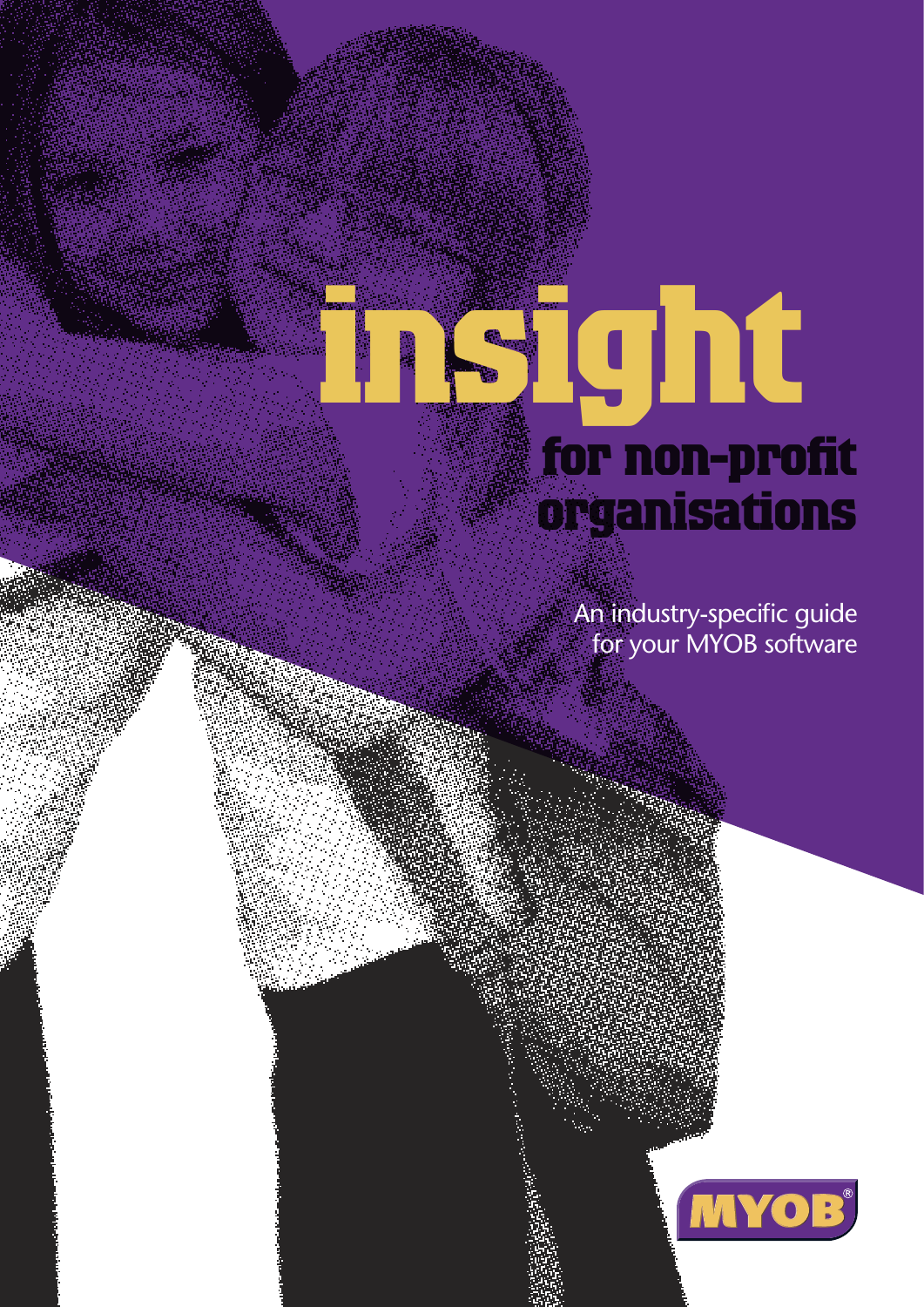### **contents**

| <b>Introduction</b>                        | 3                                                                                                                                        |                  |
|--------------------------------------------|------------------------------------------------------------------------------------------------------------------------------------------|------------------|
| <b>Choosing your MYOB software</b>         | 4                                                                                                                                        |                  |
| <b>Understanding the essentials</b>        | 5                                                                                                                                        |                  |
|                                            | Choosing your financial and<br>payroll years<br>Creating your accounts list<br>Reviewing your accounts list<br>Checking your preferences | 5<br>5<br>5<br>6 |
|                                            | Setting up opening balances                                                                                                              | 6                |
|                                            | Getting ready to go                                                                                                                      | 6                |
| <b>Recording income</b>                    |                                                                                                                                          | 7                |
|                                            | Where do I record the receipt of<br>grants, subsidies and donations?                                                                     | 7                |
|                                            | Creating an invoice for services<br>provided or items sold                                                                               | 7                |
|                                            | Changing the look and layout of<br>invoices                                                                                              | 8                |
|                                            | Issuing receipts                                                                                                                         | 9                |
|                                            | Creating the same invoice again<br>and again                                                                                             | 9                |
| <b>Dealing with expenses</b>               |                                                                                                                                          | 10               |
|                                            | Recording expenses                                                                                                                       | 10               |
|                                            | Recording a supplier invoice                                                                                                             | 11               |
|                                            | Paying suppliers electronically                                                                                                          | 11               |
|                                            | Organising petty cash                                                                                                                    | 12               |
|                                            | Tracking assets and depreciation                                                                                                         | 13               |
| <b>Reporting on fundraising activities</b> | 14                                                                                                                                       |                  |
|                                            | Creating an items list for things<br>you buy and sell                                                                                    | 14               |
|                                            | Tracking the referral source for<br>donations and fundraising                                                                            | 14               |
|                                            | Reporting on income from<br>particular fundraising activities                                                                            | 15               |
| <b>Case Study - Wildplant Rescue</b>       |                                                                                                                                          | 16               |
|                                            |                                                                                                                                          |                  |

|                           | Analysing financials in more detail                                | 17 |
|---------------------------|--------------------------------------------------------------------|----|
|                           | Setting up income accounts                                         | 17 |
|                           | Analysing income and expenditure                                   |    |
|                           | for different cost centres                                         | 17 |
|                           | Creating jobs and categories                                       | 18 |
|                           | Deciding between jobs and<br>categories                            | 19 |
|                           | Reporting on particular grants                                     | 19 |
|                           | <b>Auspicing funds for other groups</b>                            | 20 |
|                           | Auspicing large grants with many                                   |    |
|                           | transactions                                                       | 20 |
|                           | Auspicing smaller grants that don't<br>have their own bank account | 20 |
| <b>Setting up budgets</b> |                                                                    | 22 |
|                           | Creating monthly budgets                                           | 22 |
|                           | Creating annual budgets                                            | 22 |
|                           | Creating annual budgets for                                        |    |
|                           | different grants                                                   | 23 |
|                           | Adapting budget templates in Excel                                 | 23 |
|                           | <b>Accounting for tricky situations</b>                            | 24 |
|                           | Allocating lump sum funding                                        |    |
|                           | evenly throughout the year                                         | 24 |
|                           | Accounting for unused grant<br>money at end of year                | 25 |
|                           | Allowing for sinking funds or                                      |    |
|                           | building provision funds                                           | 25 |
|                           | Reports                                                            | 27 |
|                           | Creating income and expenditure<br>reports                         | 27 |
|                           | Reporting on a cash basis                                          | 27 |
|                           | Generating custom reports                                          | 28 |
|                           | Preparing accounts for your auditor                                | 29 |
|                           | <b>Case study - Earth Foods Co-operative</b>                       | 30 |
| <b>Managing GST</b>       |                                                                    | 31 |
|                           | Recording GST on income                                            |    |
|                           | and expenses                                                       | 31 |
|                           | Deciding what codes to use when                                    | 32 |

In creating this document, MYOB gratefully acknowledges use of material from Making the Most of MYOB business software, 6th edition, by Veechi Curtis, published by Woodslane Pty Ltd, 2004.

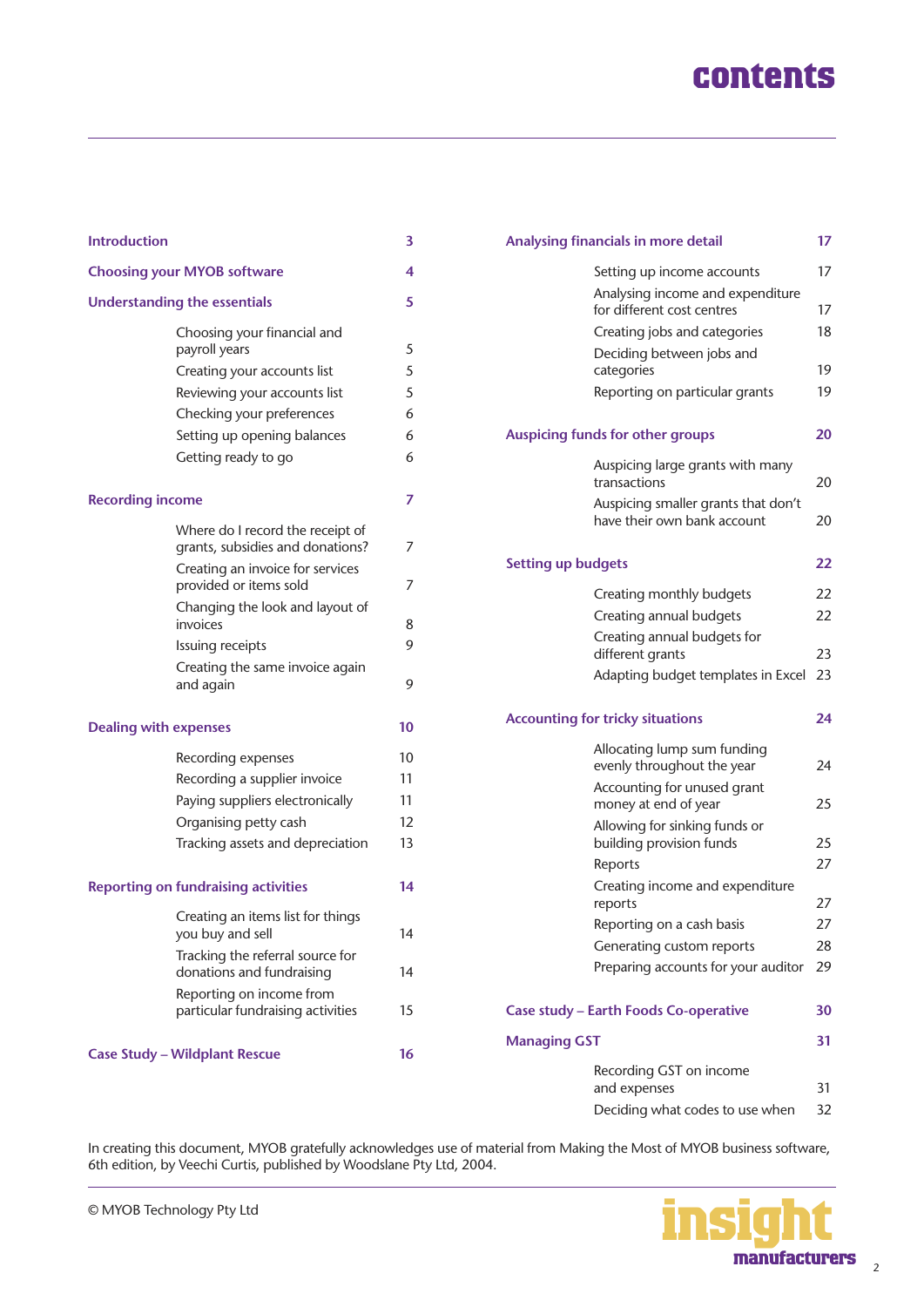### **Introduction**

<span id="page-2-0"></span>Non-profit organisations have many specific requirements when running their accounts. They need to be able to track grants, issue receipts, generate budget reports, auspice other groups, report on different cost centres and much more. In this guide, you'll find practical solutions to all these issues, along with lots of ideas and tips on the best way to set up MYOB software.

You might be a childcare centre, conservation group, cooperative or medical research body. Maybe you're a church, employment service, youth centre or wildlife refuge. This guide covers scenarios relevant to all these kind of organisations, and many more besides.

Throughout this guide, you'll also come across case studies where you can read about real-life examples of non-profit organisations. Browse through these case studies to get the big picture of how MYOB software can work for your organisation, and to discover new tips and ideas.

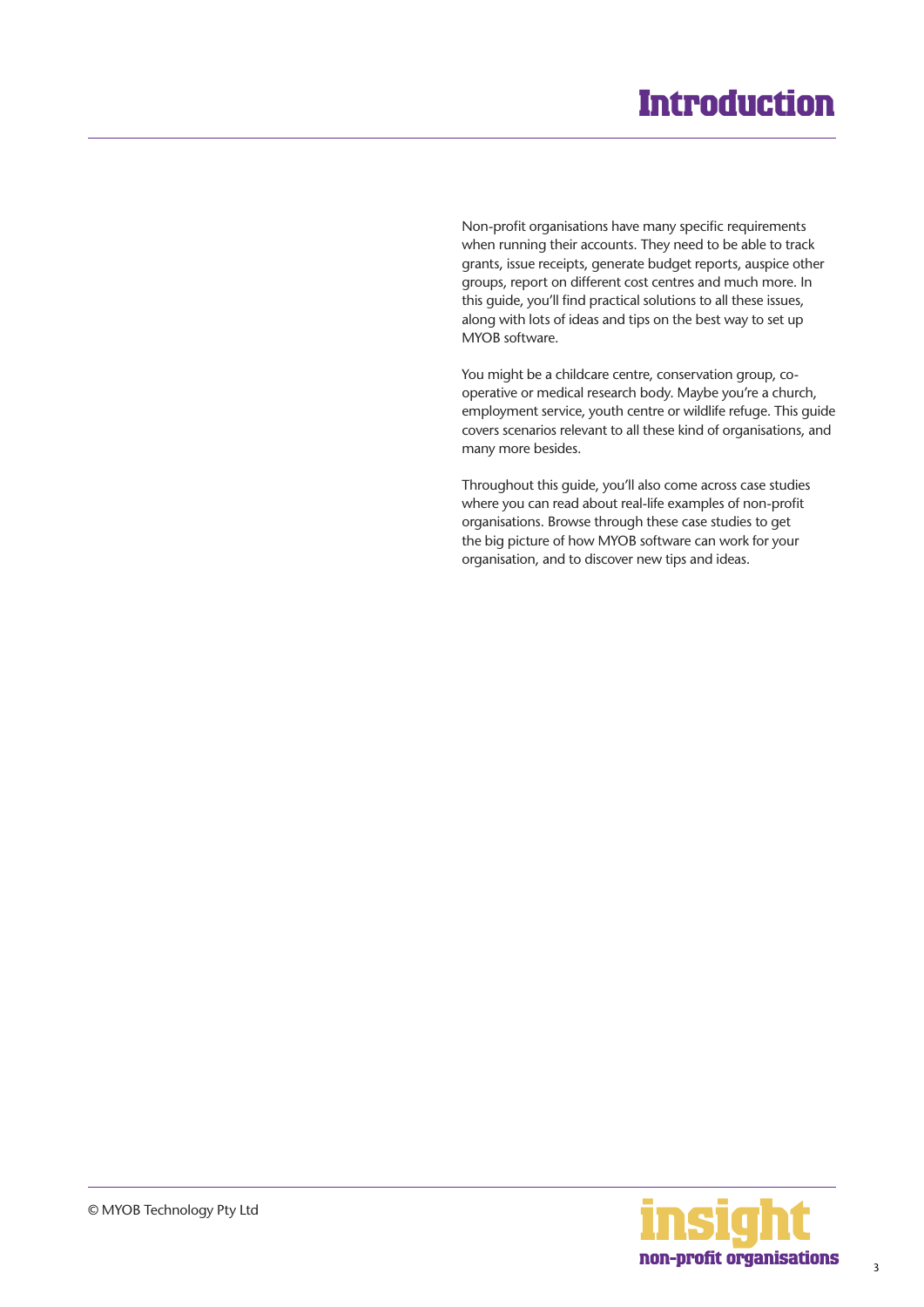### <span id="page-3-0"></span>**Choosing your MYOB software**

For small non-profit organisations, either MYOB BusinessBasics (for Windows) or MYOB FirstEdge (for Macs) provides a perfect starting point. However, if you need advanced financial reports, purchases or inventory reporting, then MYOB Accounting is your best bet.

For organisations with employees, MYOB Accounting Plus, MYOB Premier (for Windows) or MYOB AccountEdge (for Macs) provides the most suitable solution. MYOB Accounting Plus includes payroll, and MYOB Premier and MYOB AccountEdge also provide multi-user capability, meaning that more than one person can work in the software at a time.

Whichever product you choose, if you want to upgrade to another product that's 'further up the family tree', you can do so at any time. You don't need to buy the new software from scratch; you simply pay an upgrade price.

To find out more about these MYOB products, visit **www.myob.com.au** .

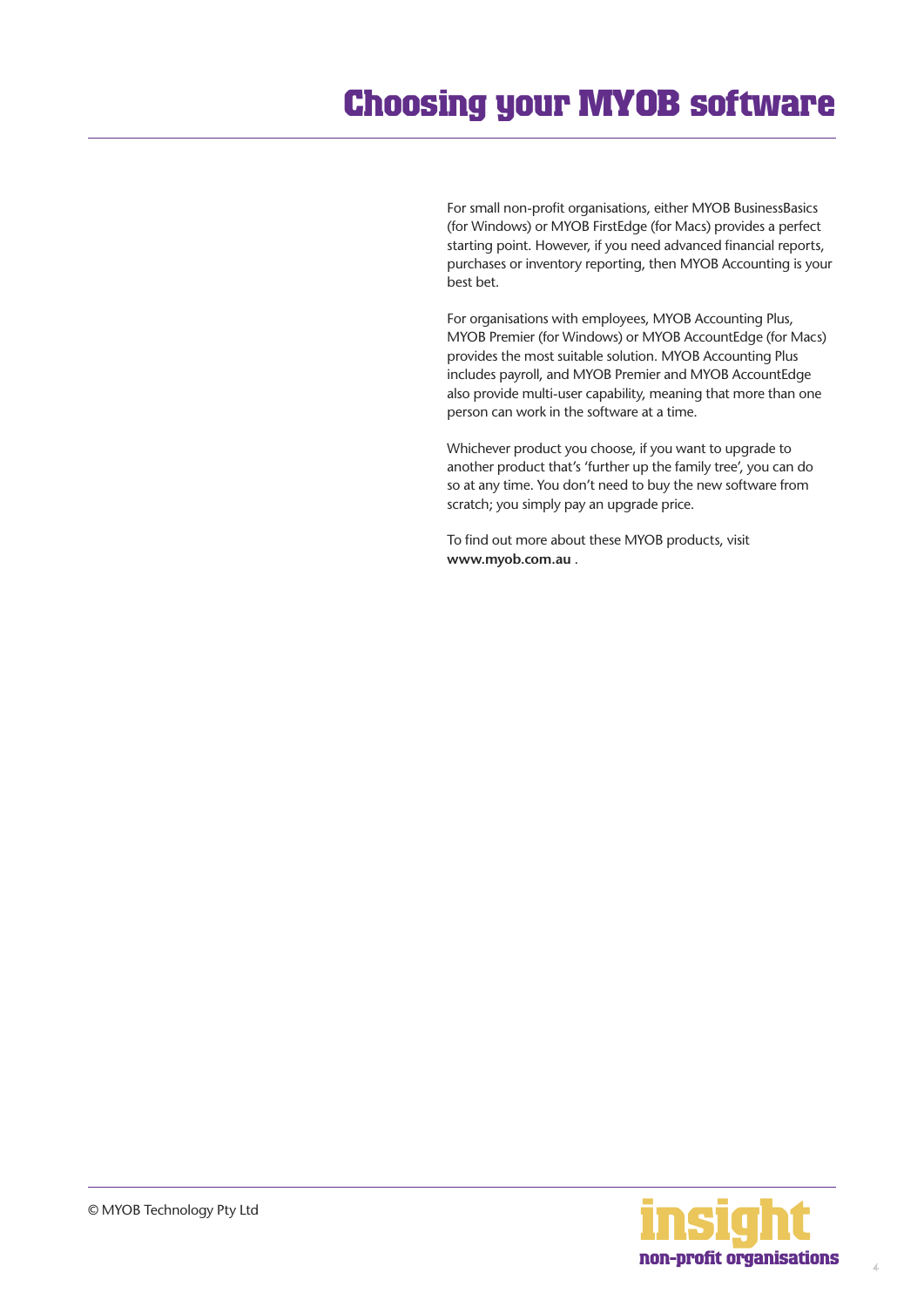<span id="page-4-0"></span>The following steps are a brief guide to getting started, highlighting important information specific to non-profit organisations.

#### **Choosing your financial and payroll years**

When you create your first company file, the New Company File Assistant asks you to specify the last month in your financial year. Although this month defaults to June, be careful to check with your accountant that this is the case, as many non-profit organisations have different financial year-ends.

Whatever you select your financial year to be, this will not affect your payroll year, which in Australia always ends in June. All you have to do is specify your current payroll year in the **General Payroll Information** window that appears during payroll setup. Don't be concerned if financial and payroll years end in different months, as MYOB software has no problem with this scenario.

#### **Creating your accounts list**

When you create the company file for your business, the New Company File Assistant asks you to build your accounts list, giving you the option of starting with a standard list. There are several templates relevant to non-profit organisations, including associations and clubs; day care centres, educational institutions non-profit organisations and religious organisations. These templates provide sample lists of accounts and are a good starting point. Don't worry if you can't find an accounts list that is perfect - you can add, change or delete as many accounts as you like.

#### **Reviewing your accounts list**

Before entering your opening balances, you need to adapt your accounts list so that it suits the unique needs of your business.

Your accounts list is a list of categories to which you allocate all transactions. There are eight major account categories (or, for MYOB BusinessBasics and FirstEdge, there are six categories).

| <b>Account Category</b> | What it means                                                                               |
|-------------------------|---------------------------------------------------------------------------------------------|
| Assets                  | Things you own, or that people owe you. Includes bank accounts, outstanding customer        |
|                         | accounts or grants and new equipment.                                                       |
|                         | Asset account numbers start with 1.                                                         |
| <b>Liabilities</b>      | What you owe to other people. Includes loans, grants paid in advance, taxes payable and     |
|                         | outstanding supplier accounts.                                                              |
|                         | Liability account numbers start with 2.                                                     |
| Equity                  | This is the surplus or deficit that the organisation has made since its inception. Examples |
|                         | of equity accounts include retained profits and capital reserves.                           |
|                         | Equity account numbers start with 3.                                                        |
| Income                  | Money in! Includes donations, grants, subsidies and sales.                                  |
|                         | Income account numbers start with 4.                                                        |
| Cost of sales           | Cost of sales are any direct costs, such as goods you buy for resale. (Your organisation    |
|                         | may not have any cost of sales accounts.)                                                   |
|                         | Cost of sales account numbers start with 5.                                                 |
| Expenses                | Overheads. The day-to-day running costs of your organisation. Includes wages, electricity,  |
|                         | repairs, insurance and so on.                                                               |
|                         | Expense account numbers start with 6.                                                       |

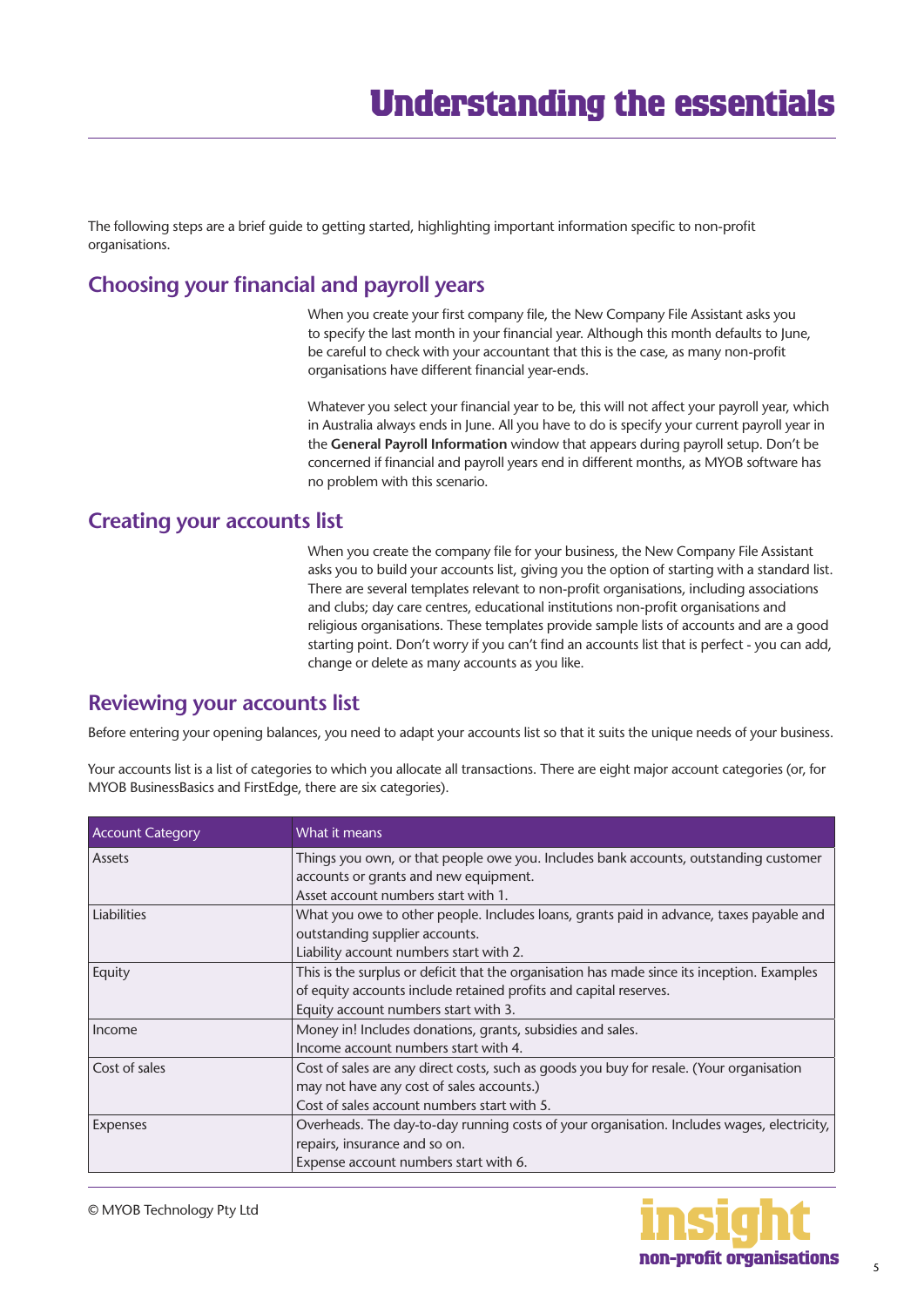<span id="page-5-0"></span>

| Other Income   | Extraordinary income that is not part of normal operations. Could include compensation |
|----------------|----------------------------------------------------------------------------------------|
|                | income, capital gains or interest income.                                              |
|                | Other Income account numbers start with 8. Note that this account category is not      |
|                | available in MYOB BusinessBasics or MYOB FirstEdge.                                    |
| Other Expenses | Extraordinary expenses that are not part of normal operations. Could include lawsuit   |
|                | expenses, capital losses, or fire damage costs.                                        |
|                | Other Expenses account numbers start with 9. Note that this account category is not    |
|                | available in MYOB BusinessBasics or MYOB FirstEdge.                                    |

#### **Checking your preferences**

You can customise all MYOB software so that it works for your business the way you want it to. You can do everything from changing the appearance of your windows, to automatically requesting a backup prompt each time you quit the program. It all happens via the Preferences window.

To review your preferences, go to the **Setup** menu, choose **Preferences** and then explore the **System, Windows, Reports & Forms, Banking, Sales, Purchases** and **Security** tabs. Remember—your choice of preferences does not commit you to this for ever and ever, for you can change your preferences at any time.

One preference setting is recommended, especially for new users. Make your company file *changeable*. If you make mistakes, you can correct them, without needing to make complicated reversing journals. To do this, go to the **Security** tab in the **Preferences** window and clear the **Transactions CAN'T be Changed**; **They Must be Reversed**  checkbox.

#### **Setting up opening balances**

To enter opening account balances, go to the **Setup** menu, choose **Balances**, and then choose **Account Opening Balances**. Most non-profit organisations don't need to set up outstanding customer accounts, but if you do, then go to the **Setup** menu, choose **Balances**, and then choose **Customer Opening Balances**. To enter opening balances for outstanding supplier accounts, go to the **Setup** menu, choose **Balances**, and then choose **Supplier Opening Balances**.

For your organisation to get up and running, probably the only essential opening balance is that of your bank accounts. Your opening account figures won't balance, but this out of balance amount simply goes to the Historical Balancing account. You or your accountant can fix this later.

#### **Getting ready to go**

Before you start entering transactions, work out how you intend to back up your company file. If your file is going to contain very few transactions, you may be able to fit your backup onto floppy disk. Otherwise, you'll need to have a CD burner or a zip drive.

You might have been lucky so far, but nobody can guarantee continued immunity to power surges, theft, fire or hard disk failure. If you don't organise a system now, you'll probably forget about it until it's too late—and then you'll be sorry.

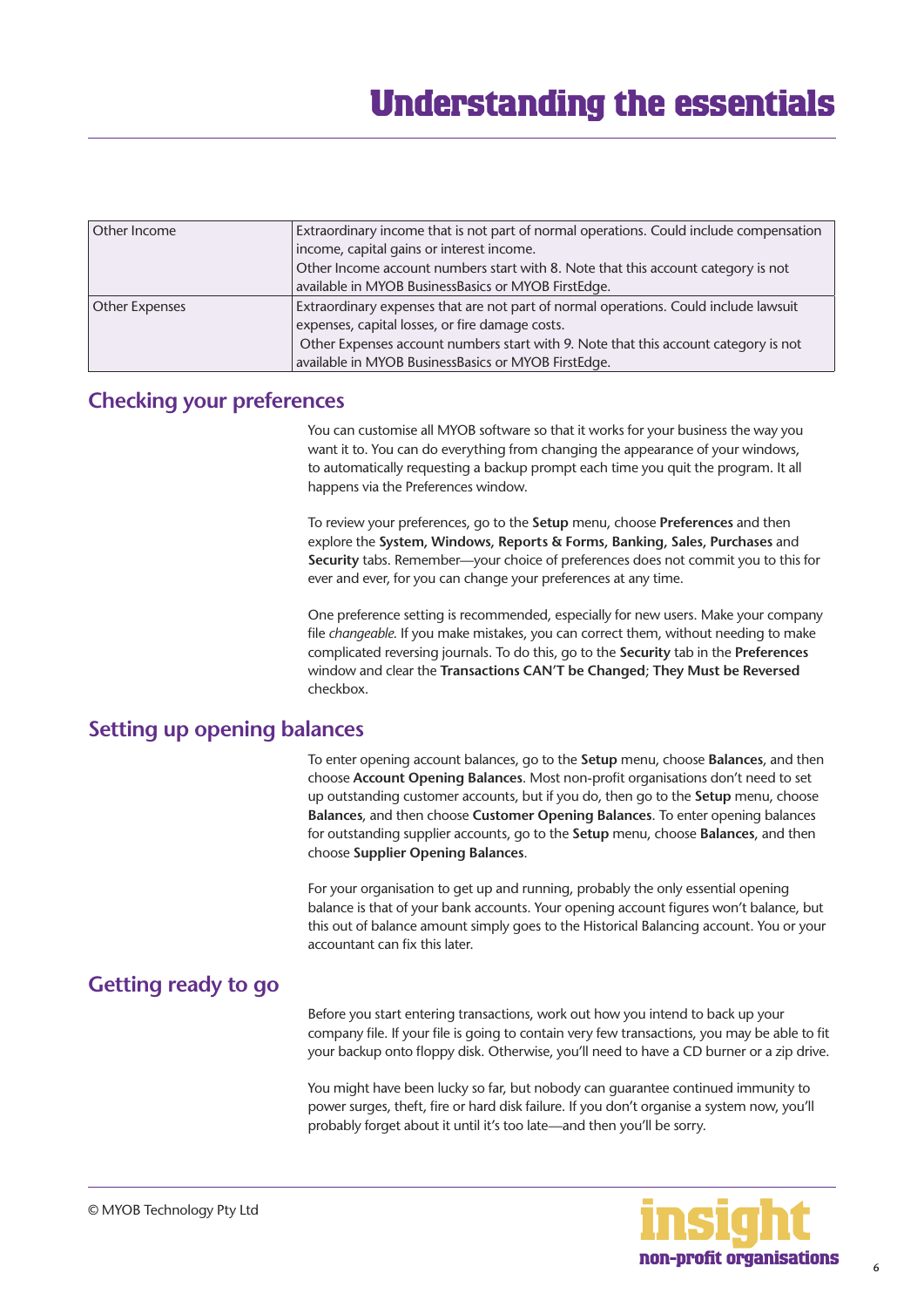<span id="page-6-0"></span>Most non-profit organisations receive the bulk of their income from grants, subsidies and donations. The easiest way to record such transactions is in the **Receive Money** window. However, if you sell items or provide services as well, you may need to create invoices and receipts. The next few sections of this guide deal with these different ways of recording income.

#### **Where do I record the receipt of grants, subsidies and donations?**

- 1. Go to the **Banking** command centre and click **Receive Money** (or, for MYOB BusinessBasics and MYOB FirstEdge, go to the **Bank Register** and select **Receive Money** as the transaction type).
- 2. Record the **Date, Amount** and **Payor** (the **Payor** is the person or organisation from whom you have received the grant).
- 3. Select an income **Allocation Account**. This will start with **4-** and should be called something like "Income from Grant" or "Income from Subsidy". For more information about accounts, see *[Setting up income accounts](#page-16-0) on page 17*.
- 4. Enter **Job** or **Category** details, if relevant. For more information about jobs and categories, see *[Analysing income and expenditure for different cost centres](#page-16-0) on page 17*.
- 5. Check the **Tax** code and click **Record**. (Don't forget that many government grants include GST.)

#### **Creating an invoice for services provided or items sold**

To create an invoice for services provided or items sold, go to the **Sales** command centre and click **Enter Sales** (or, for MYOB BusinessBasics and MYOB FirstEdge, go to the **Sales Register** and click **New Sale**). Next, click **Layout** to choose the most appropriate invoice format.

The service layout is the most common choice for non-profit organisations, as there's plenty of room for descriptions and membership. However, if you create invoices repeatedly for the same service, whether it's rental of a hall, toy library membership, photocopying or staff supervision, then you're best to create 'items' for each of these services and use the item layout.

Item invoices speed up the invoicing process, for when you select an item code from the **Items List**, the description (e.g. Toy Library Membership) appears automatically. Don't worry if this invoice layout includes unnecessary columns, such as the **Backorder** column or the **Job** column, as you can customise your final invoice so that these don't print.

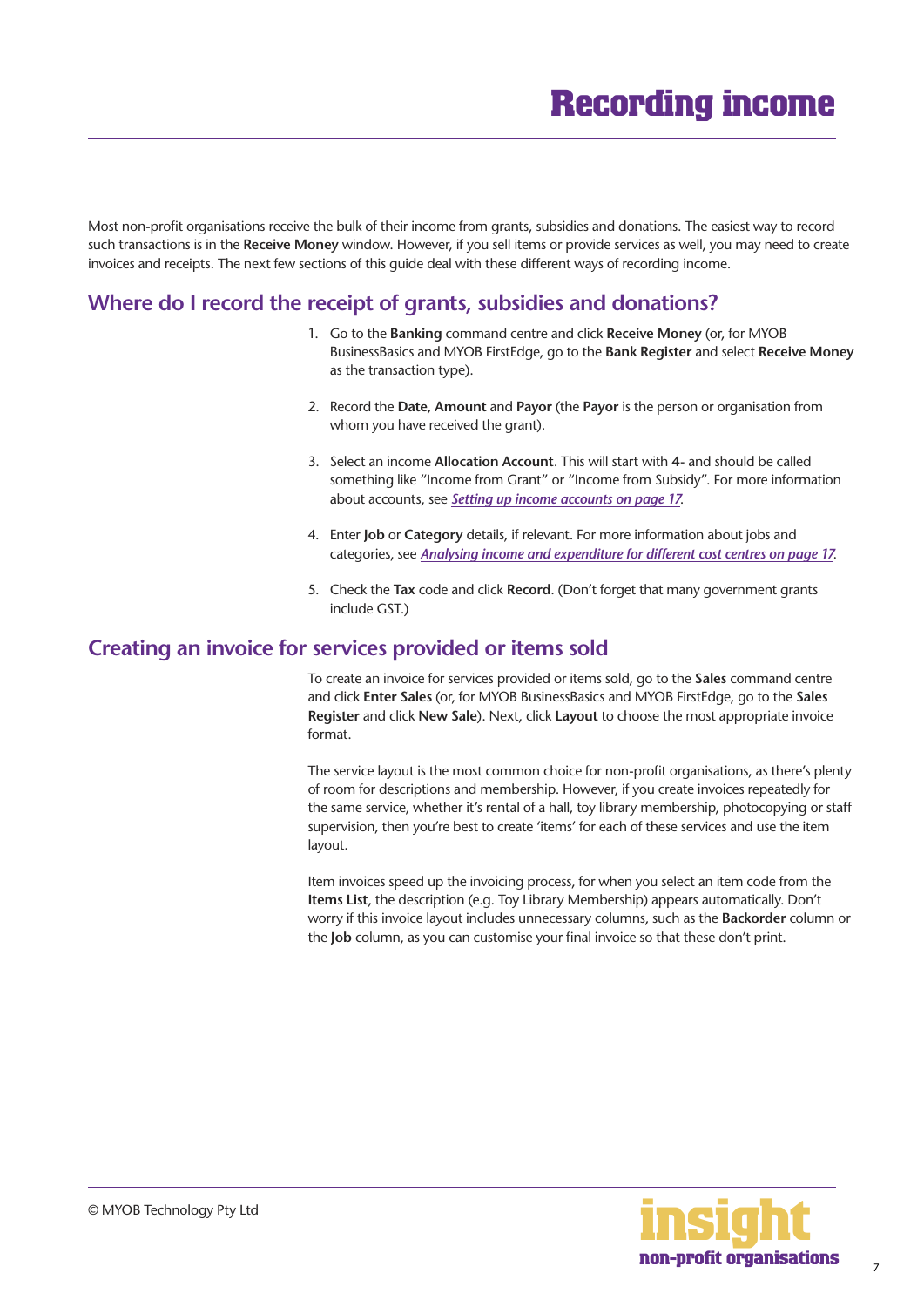### **Recording income**

<span id="page-7-0"></span>

#### **Changing the look and layout of invoices**

With all MYOB software, you can customise your invoices or receipts so that they look exactly as you want them to look. You can change the fonts, add your own logo, draw boxes, add comments and much more. All you have to do is go to the **Sales** command centre, click **Print Invoices** and then click **Customise** (refer to MYOB help for more details on customisation commands).

Below is one possible way in which an account could be customised. Note that although this invoice has been recorded using an Item layout, the printed version doesn't include the **Item Code** or **Quantity** columns.

**You can customise your invoice to look just as you want it to look**

| 12 Community Parado, Catalina, NSW 2121.                                                                                        |
|---------------------------------------------------------------------------------------------------------------------------------|
| <b>INVOICE</b>                                                                                                                  |
| Date: 11 Mauh 2004<br>Kaly Lewis<br>21 Brunwickel Gardens<br>Lothian, NSW 3777                                                  |
| Churge .                                                                                                                        |
| 14 March 2004 Bons 7pm to 10pm                                                                                                  |
| <b><i>STEATENT</i></b><br>250.00<br>Boad infundable upon return of legal<br>20.00<br>flaß zustal (3 lienen är \$15 br)<br>45.00 |
| <b>Total Amount Due</b><br>\$33,00                                                                                              |
| Note: The heps to the consumity half will be available the softenion                                                            |

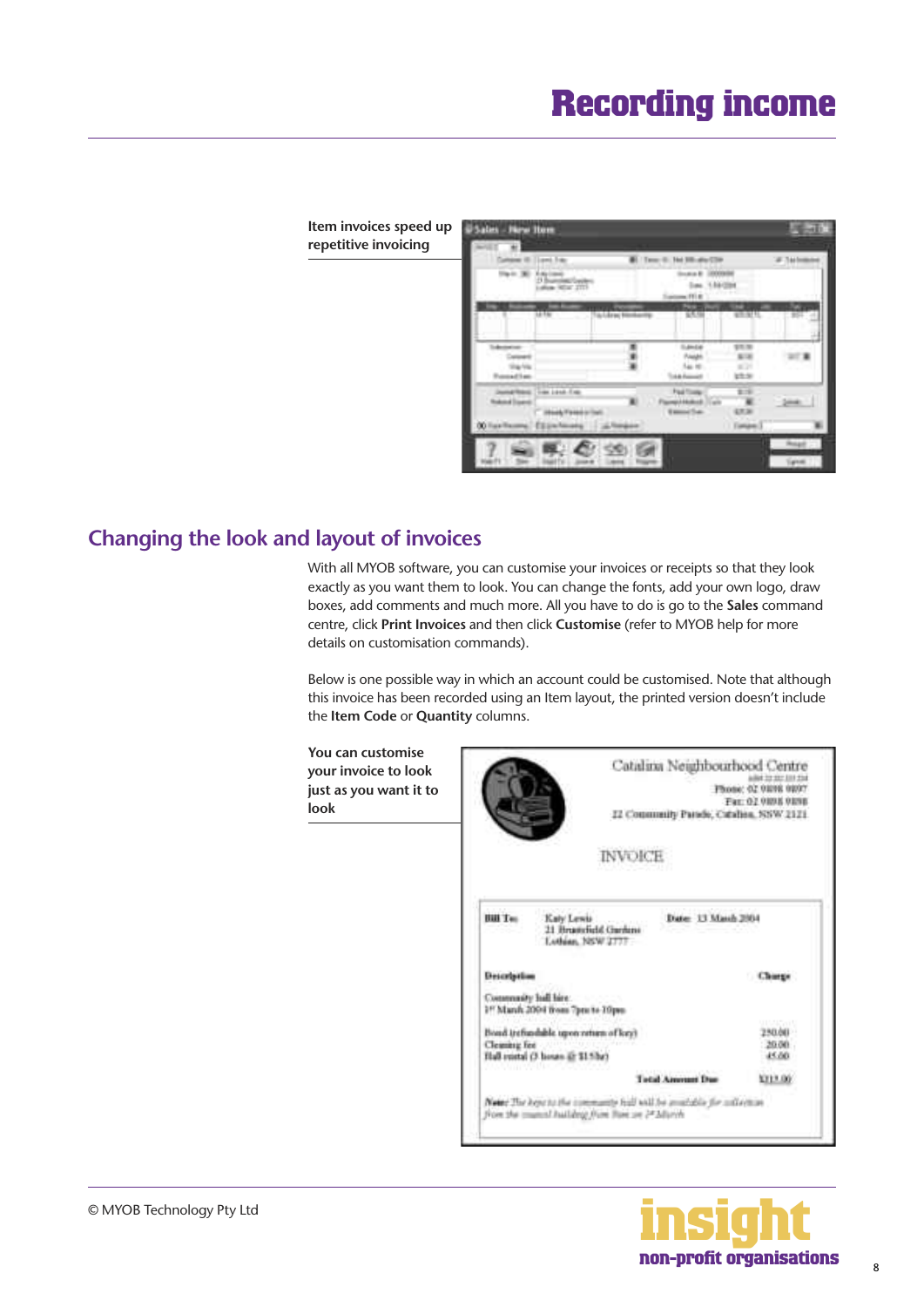### <span id="page-8-0"></span>**Issuing receipts**

If you like, you can issue receipts for money received, rather than a full invoice. Receipts are essentially the same as an invoice, but are generally smaller with less detail. To print a receipt, go to the Sales command centre, record the payment using the **Receive Payments** function, and then click **Print Receipts**.

**You can print receipts customer payments**



#### **Creating the same invoice again and again**

If you issue identical accounts or receipts to many individuals (maybe you're printing up lots of receipts, each for the same amount, or maybe you send someone the same account every month) you can 'memorise' these account details to make repetitive billing a quick and easy process.

To do this, create your first invoice. However, when you are ready to record it click the **Save Recurring** button instead of **Record**. Name this recurring sale appropriately and click **OK** to return to your original invoice. Now click **Record**.

For the second and subsequent invoices, simply go to create an invoice, click **Use Recurring**, and select your recurring sale. The invoice details will appear automatically. All you need to do is change the customer's name each time (if issuing the same receipt to lots of different people), or change the date each time (if issuing the same account to someone month after month). **Click Record** (not **Save Recurring**) once this is done.

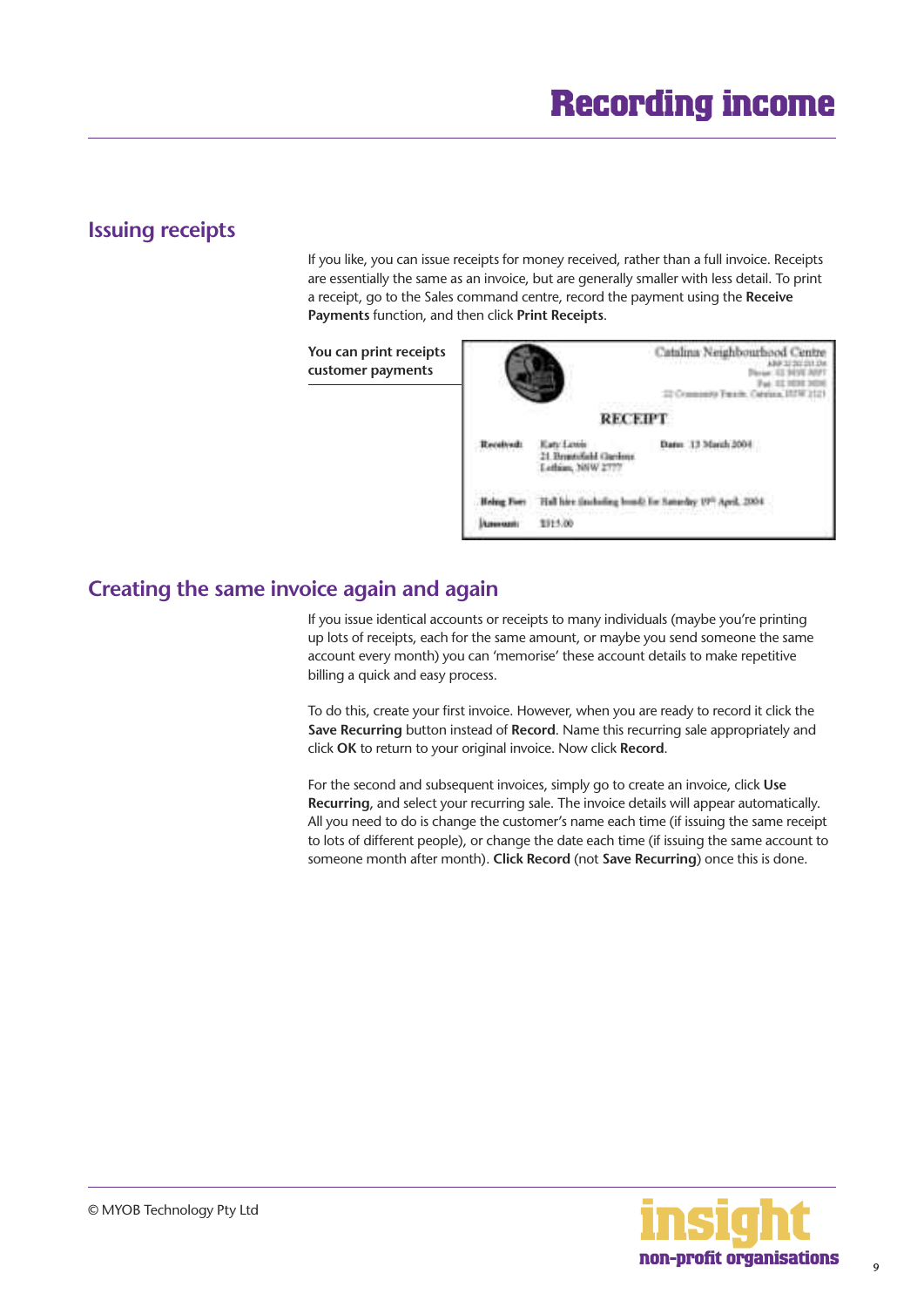<span id="page-9-0"></span>The simplest way to record expenses, suitable for most non-profit organisations, is to go to the **Banking** command centre and click **Spend Money** (or, for MYOB BusinessBasics and MYOB FirstEdge, go to the **Bank Register** and select **Spend Money** as the transaction type).

An alternative way to record expenses, suitable for larger organisations, is to enter all supplier invoices in the **Purchases**  command centre when you receive them. Later, these invoices are paid using the **Pay Bills** window. (Note that purchases aren't available in MYOB BusinessBasics or FirstEdge.) This method works well if your organisation pays a substantial amount of accounts each month and needs to keep tabs on how much is owed, but by its very nature is a more complicated way of working.

#### **Recording expenses**

To record an expense:

- 1. Go to the **Banking** command centre and click **Spend Money**. (Or, if you're using MYOB BusinessBasics or MYOB FirstEdge, select **Spend Money** from the **Bank Register**.)
- 2. Click the **Pay from Account** button in the top-left and select your bank account, or, if you plan to make this payment online, click **Group with Electronic Payments**.
- 3. For cheques, enter the cheque number in the **Cheque No.** field. For other transactions, such as credit card debits or electronic payments, simply ignore the **Cheque No**. field.
- 4. Enter the date and amount, and in the **Card** field, enter the name of the person you are paying. If you've never paid this person before, you'll see a list of cards, asking you to select one of them. Either double-click on a name to select it from the list or click **New** to create a new card.
- 5. Write a brief description in the **Memo** field, if desired.
- 6. In the **Acct#** column, specify which account this expense should go to.
- 7. Check the **Amount** is correct. Usually, this amount includes GST, assuming you've marked the **Tax Inclusive** checkbox on the top-right.
- 8. Fill in the **Job** column if you want to track expenses by particular projects or cost centres. Otherwise, leave this column blank.
- 9. If you want to include additional information about this transaction, do so in the additional **Memo** column that appears next to the **Job** column.
- 10. Fill in your **Tax** code, double-check the tax total (this calculates automatically), then click **Record**.

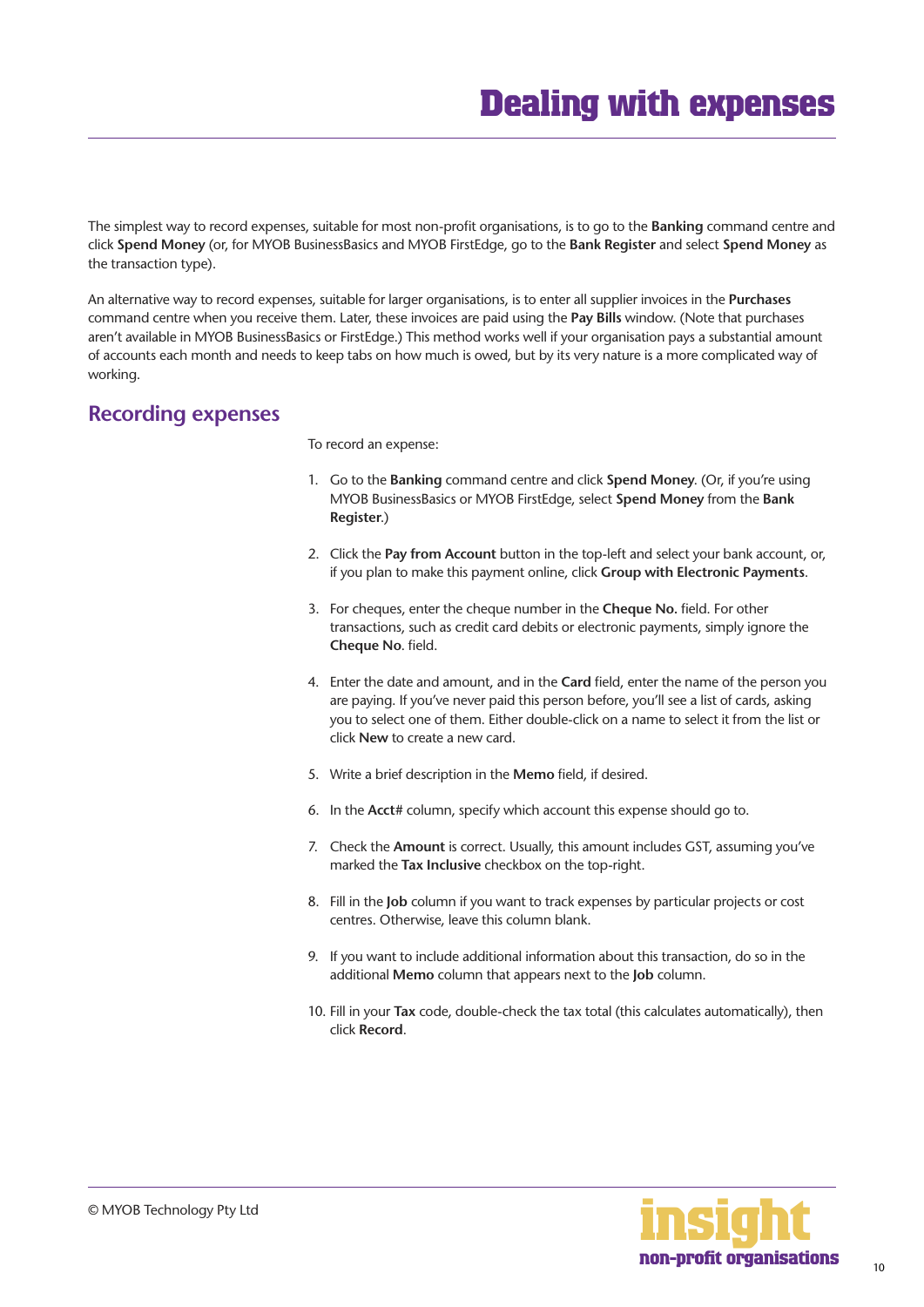<span id="page-10-0"></span>

| <b>Recording expenditure</b><br>is easy | <b>C Spend Money</b><br>N<br>۸r                                                    |                                                                                |                                                             |                                         |                               |
|-----------------------------------------|------------------------------------------------------------------------------------|--------------------------------------------------------------------------------|-------------------------------------------------------------|-----------------------------------------|-------------------------------|
|                                         | Farm Armer 11-1110<br><b>Elishand Dance in</b><br>Stagnable Statement Pappaner     |                                                                                |                                                             | Searce 12, 373,735,22<br>U.Tachigane    |                               |
|                                         | <b>Carl of TEST</b><br>Paper ME 21221<br>Manual Colores all the motion forces can- |                                                                                | w<br><b>Then the deal wid fits Datas wid Durin</b>          | Dietae No.<br>THE 2171-000<br>et 170.20 |                               |
|                                         | <b>WARD</b>                                                                        | <b>Teles</b><br><b>Biometers</b>                                               | 139.95                                                      | Dunam Pp Jat<br><b>PM 133</b>           | <b>Tar</b><br>ш               |
|                                         | <b>ALL FREE</b><br><b>OE</b> Tays Fernancy                                         | Telefriksciand<br>6.21<br><b>La Frant</b><br><b>A Transport</b><br>1 Editorium | <b>175116</b><br><b>TANK BE</b><br>VISION:<br>$\frac{1}{2}$ | <b>Canyon</b> Ill Career                |                               |
|                                         |                                                                                    | <b>Fire</b><br><b>JOHN HE</b>                                                  |                                                             |                                         | <b>Feget</b><br><b>Cancer</b> |

#### **Recording a supplier invoice**

 $is$ 

Non-profit organisations tend to use one of two layouts when recording purchases: either an Item layout or a Service layout. Most purchases, such as advertising, electricity or telephone accounts, are likely to be Service purchases. However, if you purchase goods for resale (maybe you sell T-shirts or other items for fund-raising purposes), then an Item purchase is best.

Here's how to record a purchase:

- 1. Go to the **Purchases** command centre, click **Enter Purchases**.
- 2. Click the **Layout** button and select either Item or **Service** as your layout.
- 3. Fill in the supplier name and if required, enter the purchase order number.
- 4. Check the date and enter the supplier's invoice number in the **Supplier Inv#** field.
- 5. For item invoices, enter the **Quantity**, **Item Number** and check the **Price**. Enter each line one at a time, making sure the final total tallies.
- 6. For service invoices, choose your allocation account in the **Acct#** field. Don't worry about detailed descriptions, as they're usually not necessary. A general description such as 'materials' does just fine.
- 7. Make sure the GST total matches with your supplier invoice, then click **Record**.

#### **Paying suppliers electronically**

MYOB M-Powered® payments enable you to make electronic payments to your suppliers directly from your MYOB software. Once you subscribe to this service, you can use your MYOB software to record payments in your company file and then transmit these payments electronically using a secure link. The M-Powered Services Centre in your MYOB software monitors the progress of all payments and, at your request, emails or faxes remittance advices direct to your suppliers.

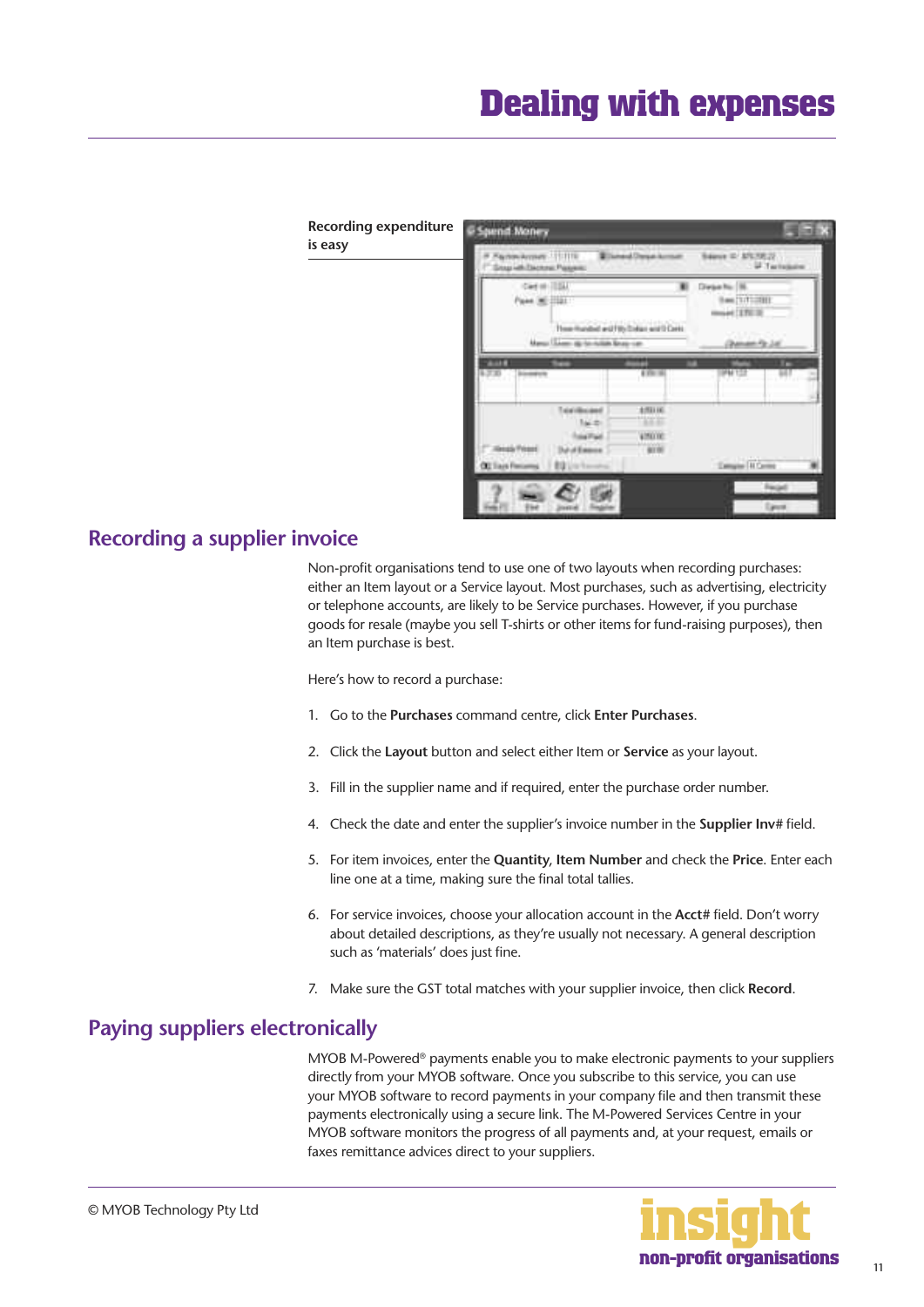<span id="page-11-0"></span>If you pay more than five suppliers per week, M-Powered payments are well worth the fees. If you were to put a value on your own time (or on your bookkeeper's time) and calculate how long it takes you to pay a supplier (including writing a cheque, printing a remittance advice, writing their address on an envelope, entering the payment into your MYOB company file, and so on) as well as the costs (the envelope, the stamp, the petrol to the post office, etc.), then chances are that paying a supplier is much more expensive than you think.

M-Powered payments offer other benefits too, although these are somewhat less tangible. You can schedule payments to be made at future dates, ensuring that suppliers are paid on time, even when you're away from the business. Payments are more secure, as you pay directly from your account into your supplier's account (whereas cheques are more prone to fraud or getting lost in the mail). Finally, an M-Powered Services Centre keeps track of all online payments, including when payments are sent, when they're processed, if they fail due to insufficient finds, and so on.

To subscribe to M-Powered payments, all you have to do is click the **M-Powered Services Centre** icon that appears on the bottom-right of every command centre. (Note that M-Powered payments are only available for MYOB Accounting, MYOB Accounting Plus and MYOB Premier.)

For more information about M-Powered payments, how to subscribe, the current pricing structures, and to read the Product Disclosure Statement, visit **www.myob.com.au/m-powered/** .

#### **Organising petty cash**

The amounts may be 'petty' in regards to your petty cash tin, but that's not to say you won't have difficulty getting it to balance. Here's a method that's fool-proof for almost any organisation:

- 1. Start off with a float, say \$200. Write a cash cheque for this float, and allocate this cheque to an asset account called 'Petty Cash'. If you don't have an account by this name already, create one now, remembering to select **Bank** as the **Account Type**.
- 2. Whenever employees take money out of the tin, get them to give you a receipt in exchange. Store these receipts in the tin.
- 3. Now, add up the receipts and work out which expense categories they belong to. Then go to the **Spend Money** window but this time *change the bank account* at the top to read **Petty Cash**. Complete the payment, allocating it across several allocation accounts and several amounts. Click **Record** when you're done.
- 4. When funds in the tin get low, write out a cash cheque to top the tin back up to its original float value. For example, if you have a \$200 float but there's only \$4.50 left in the tin, write out a cash cheque for \$195.50. Make the payment from your cheque account and allocate this cheque to **Petty Cash**.

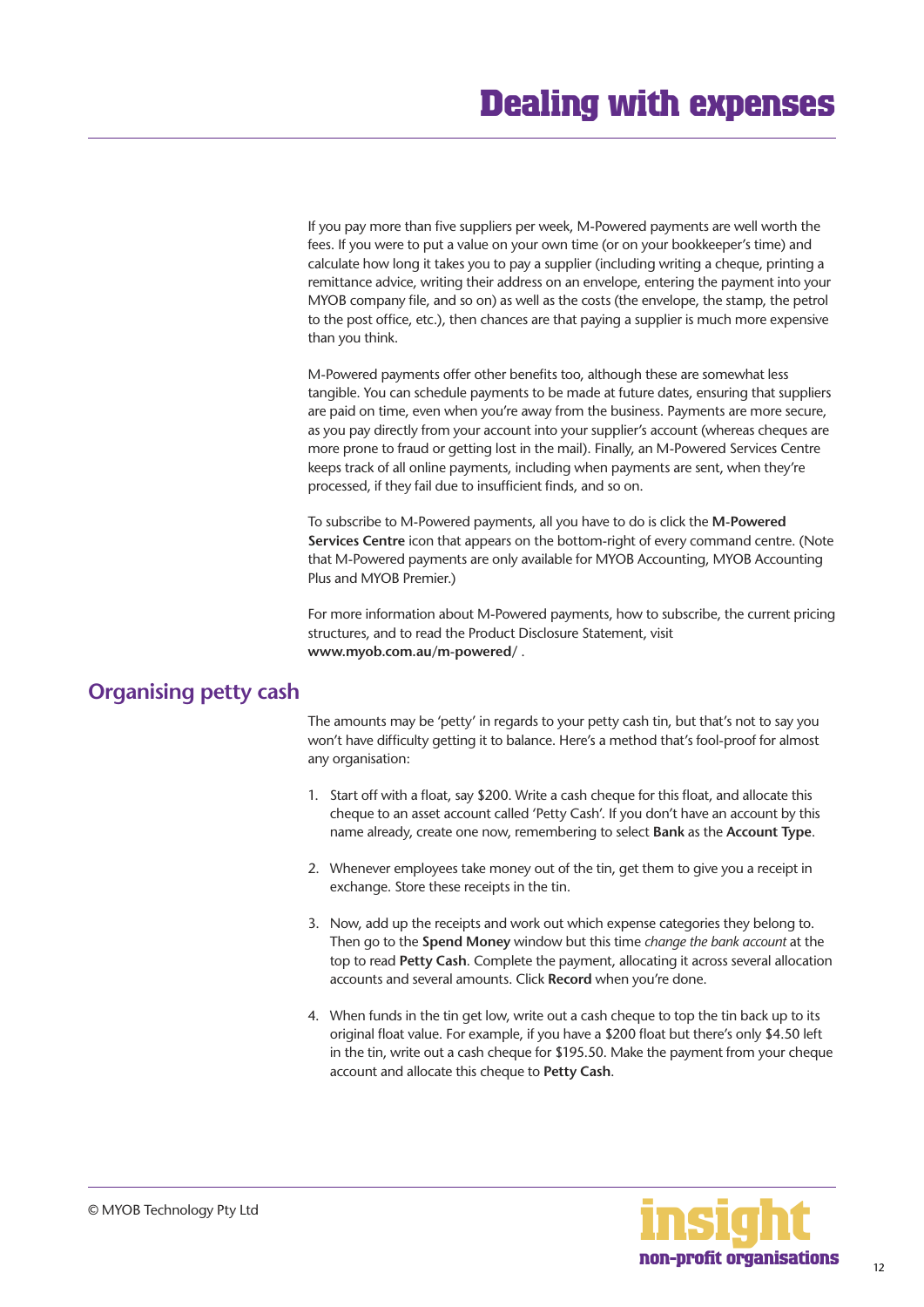<span id="page-12-0"></span>

#### **Tracking assets and depreciation**

Many non-profit organisations end up owning a diverse range of assets (furnishings, computers, books, motor vehicles, etc) and for insurance and depreciation purposes will need to maintain an asset register. MYOB AssetManager Pro provides the perfect solution.

MYOB AssetManager Pro is designed in a way that looks and feels similar to other MYOB software, with similar account numbering and structures. You can keep an organised record of your assets, as well as calculating monthly and annual depreciation figures. AssetManager can track assets by location, cost centre or any other way you choose, and keep a detailed log of service calls for equipment.

Visit **www.myob.com.au/products/assetmanager\_pro/** to find out more about MYOB AssetManager Pro.

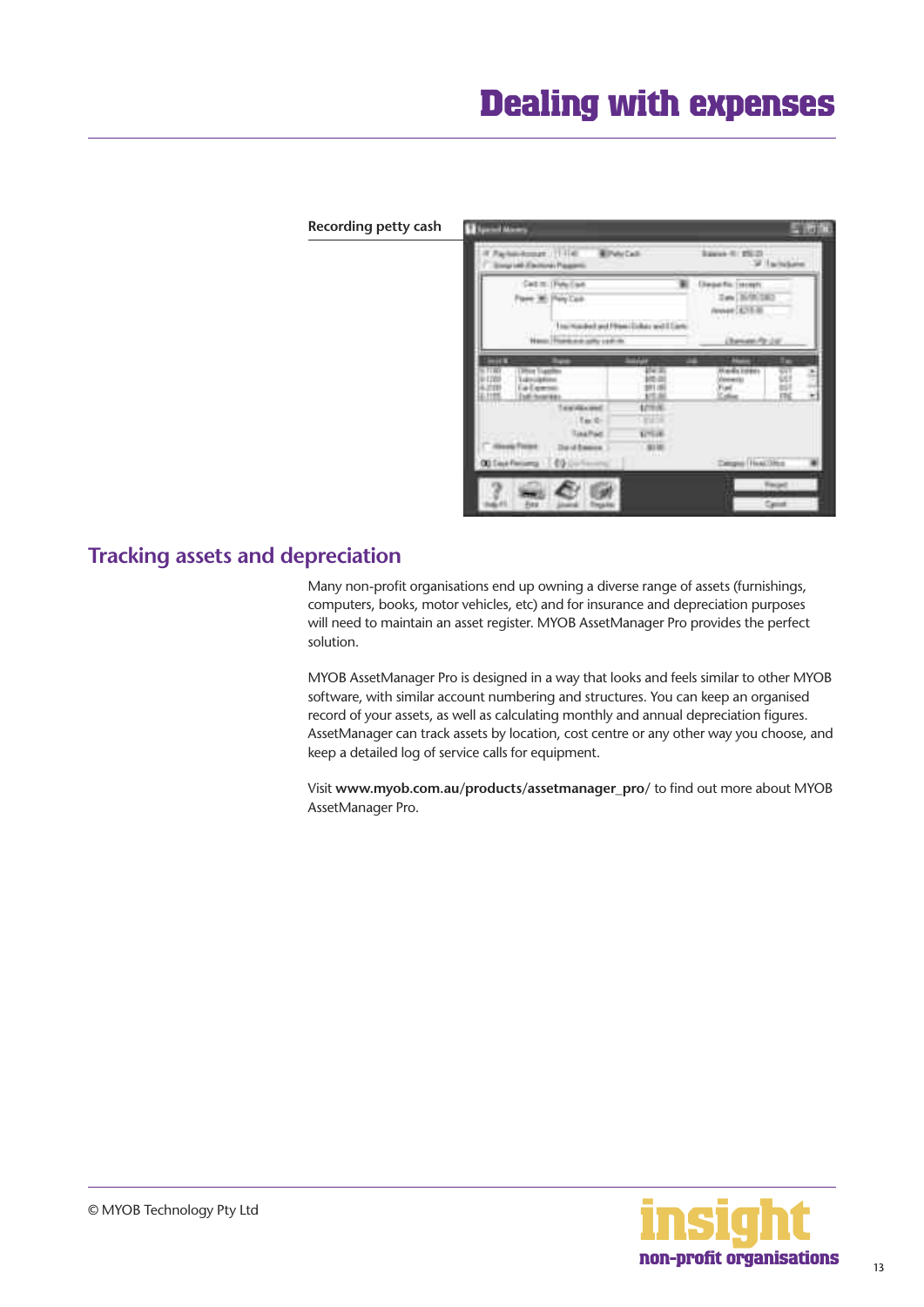### <span id="page-13-0"></span>**Reporting on fundraising activities**

Most non-profit organisations do some form of fund-raising. The next few sections of this guide explain how to set up an items list for things you buy and sell; tracking where donors or pledges come from and analysing the success of individual fund-raising drives.

#### **Creating an items list for things you buy and sell**

Some non-profit organisations buy items to re-sell, either to the general public or via mail-order to members. MYOB software makes it easy for you to track the income and expenditure from these sales.

The simplest approach is to create a description and price for each item in your Items List. When you create these items, mark the **I Sell This Item** checkbox only, and select an appropriate income account. This way you can raise receipts easily and efficiently and if desired, generate sales reports for each item sold.

The more complex approach is to keep track of quantities on hand, so that you record every unit bought and sold. When you create these items in your Items List, mark the **I Sell This Item, I Buy This Item** and **I Inventory This Item** checkboxes. This approach is more time-consuming than simply tracking what you sell, but proves to be an efficient way of monitoring stock levels, generating re-orders and keeping an eye on costs.

#### **Tracking the referral source for donations and fundraising**

You can track the referral source for all donations and fundraising. For example, if you're running a radio campaign asking for members of the public to make donations, when you record the income from these donations (assuming you're using sales), you can enter 'Radio Campaign' as the **Referral Source**.

If you note the referral source in this manner for all donations received, you can call up a Sales Referral Source report at any time.

**Tracking donation income according to referral source**



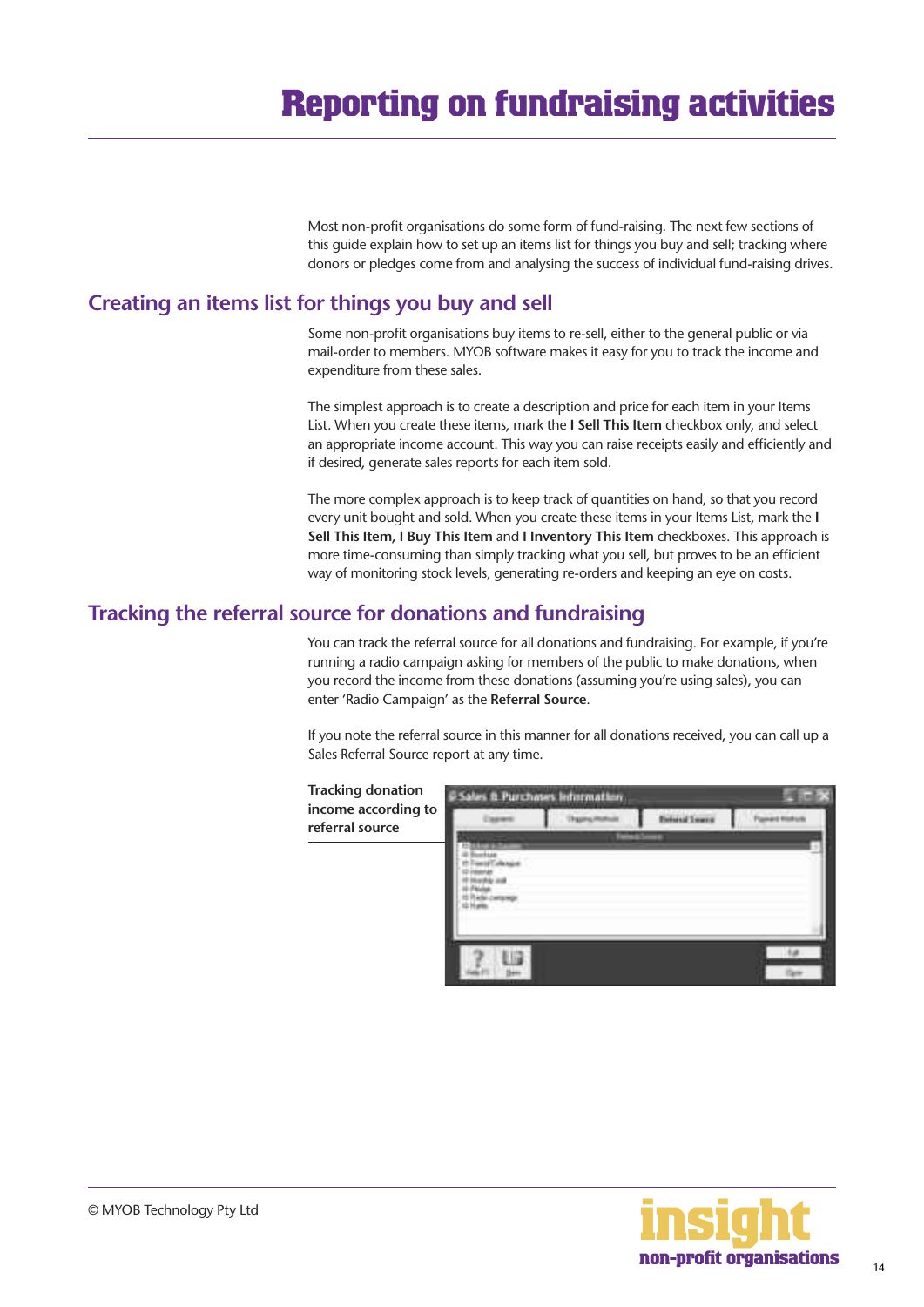#### <span id="page-14-0"></span>**Reporting on income from particular fundraising activities**

The easiest way to see how much income a particular fundraising activity generates is to set up a job for it (see *[Creating jobs and categories on page 18](#page-17-0)* for details). For example, if you were selling raffle tickets, you could create a new job in your **Jobs List** called "R" for raffle. Every transaction that related to the raffle (including raffle sales as well as the expenses of printing raffle tickets) would be coded with "R" in the **Job** field. Once complete, you can create lots of different reports, including a **Job Profit & Loss** report, which would show summary income and expense totals for the fundraising activity, displayed along with a final net profit.

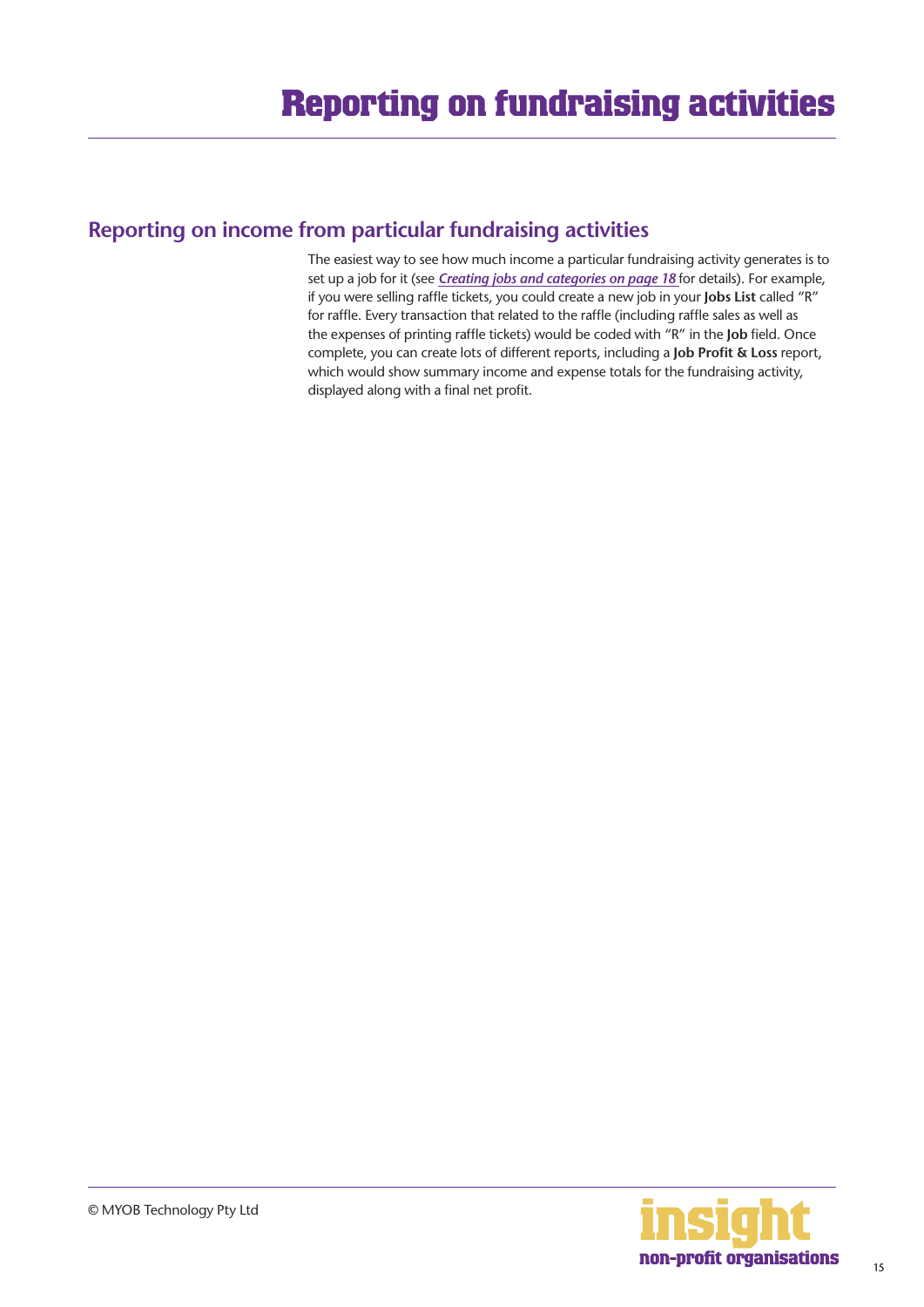#### <span id="page-15-0"></span>**Business Name: Wildplant Rescue**

#### **Overview: Wildplant Rescue is a local conservation group propagating and selling indigenous plants to the community. They run MYOB BusinessBasics.**

Wildplant Rescue is a non-profit organisation run by a group of committed volunteers and one paid horticulturalist. They rent premises next to the National Parks Office and three days a week, members of the public visit to purchase plants and ask for advice.

Wildplant Rescue has a very simple setup for their accounts. When they make sales, volunteers issue hand-written receipts and once a week, do the banking. The treasurer checks that total receipts match with the banking and simply works from the bank statement, recording each deposit as income. Most expenses are paid for by cheque and the treasurer records these transactions in the Bank Register.

Recording transactions in this way is enough to produce simple Income and Expenditure reports for the committee. Last year, when they received a one-off capital works grant to purchase a new greenhouse, the treasurer recorded all associated expenses using the job code 'Green', so that at the end of the project she could print a detailed acquittal report for the funding body.

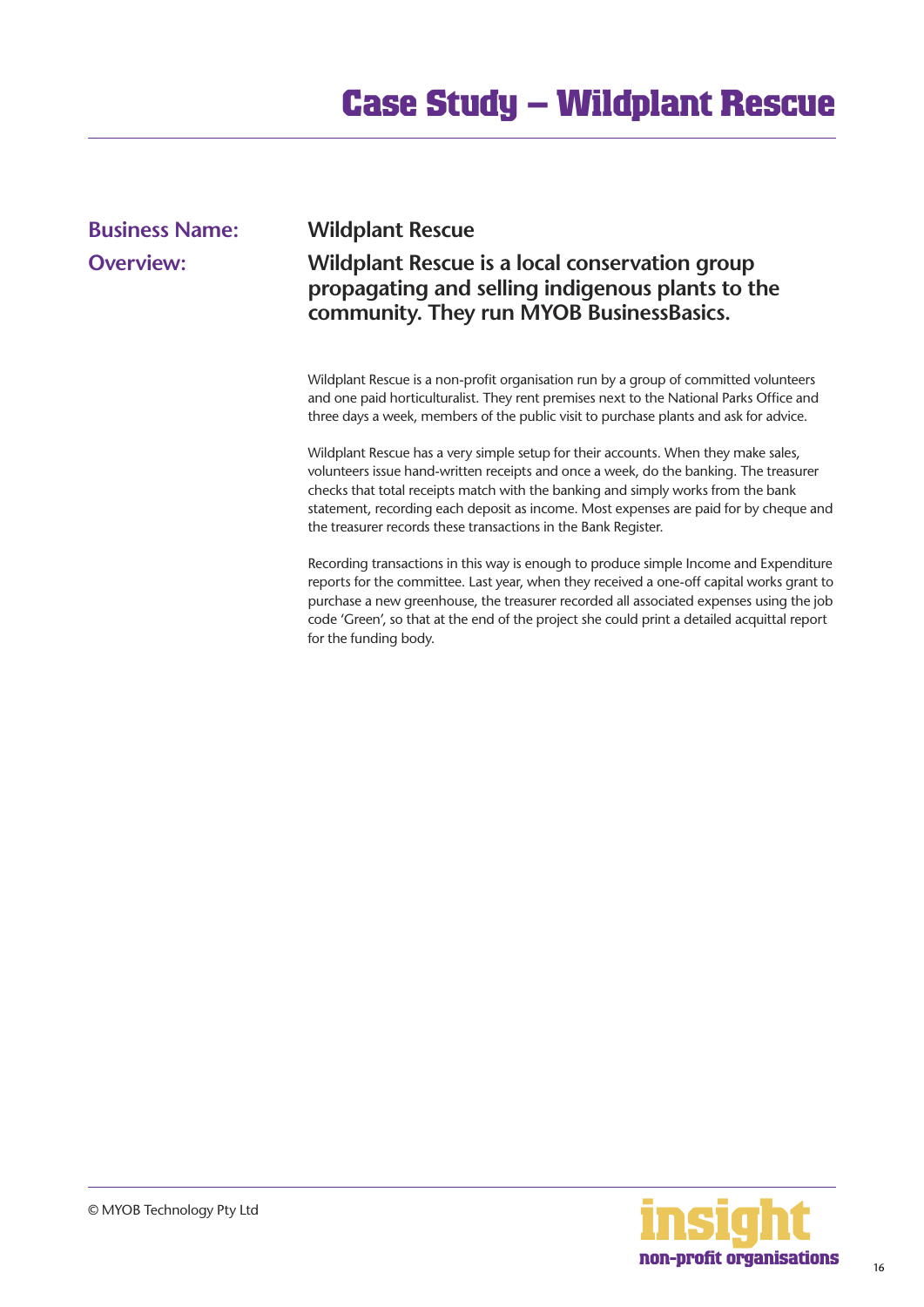<span id="page-16-0"></span>As soon as you start recording transactions in your MYOB software, you'll be able to see how much money has come through the door, what your total expenses have been and how much surplus or deficit you have at the end of the day. Useful as this information may be, chances are that your committee or reporting body may ask for more detailed financials. The next few sections explain how.

#### **Setting up income accounts**

One of the simplest ways you can provide detailed financial information for your organisation is to incorporate sufficient detail in the accounts list. Go to the Accounts List, click the Income tab, and read what's there. If you have three or fewer types of income categories, have a think about how you might describe your different income types in more detail. (However, around about eight income accounts is usually the maximum, as any more detail than this and you won't be able to see the wood for the trees.)

Maybe your organisation is a childcare centre that receives income from parent fees, fee relief subsidy, capital works grants, special needs grants, donations and fund-raising. If so, create an income account for each source. Maybe your organisation is a medical research foundation that receives money from memberships, grants, donations and fund-raising. Again, create an income account for each source.

By creating individual income accounts in this way, your financial reports will show at a glance how much income is received from each source, every time you print your Profit & Loss report.

#### **Analysing income and expenditure for different cost centres**

Many non-profit organisations find that they need to analyse financial information in more detail than a basic Profit & Loss report can offer. Maybe they want to report on a grant, see how much each service is costing to run, or set up budgets for different departments. All of this is possible (and even quite easy!) using the jobs and categories features.

The idea of jobs and categories is that every transaction can be coded in several different ways. For example, in the Spend Money transaction below, the Card shows the name of the supplier; the Acct# column shows the type of expense, the Job column shows the project code and the Category shows the location.



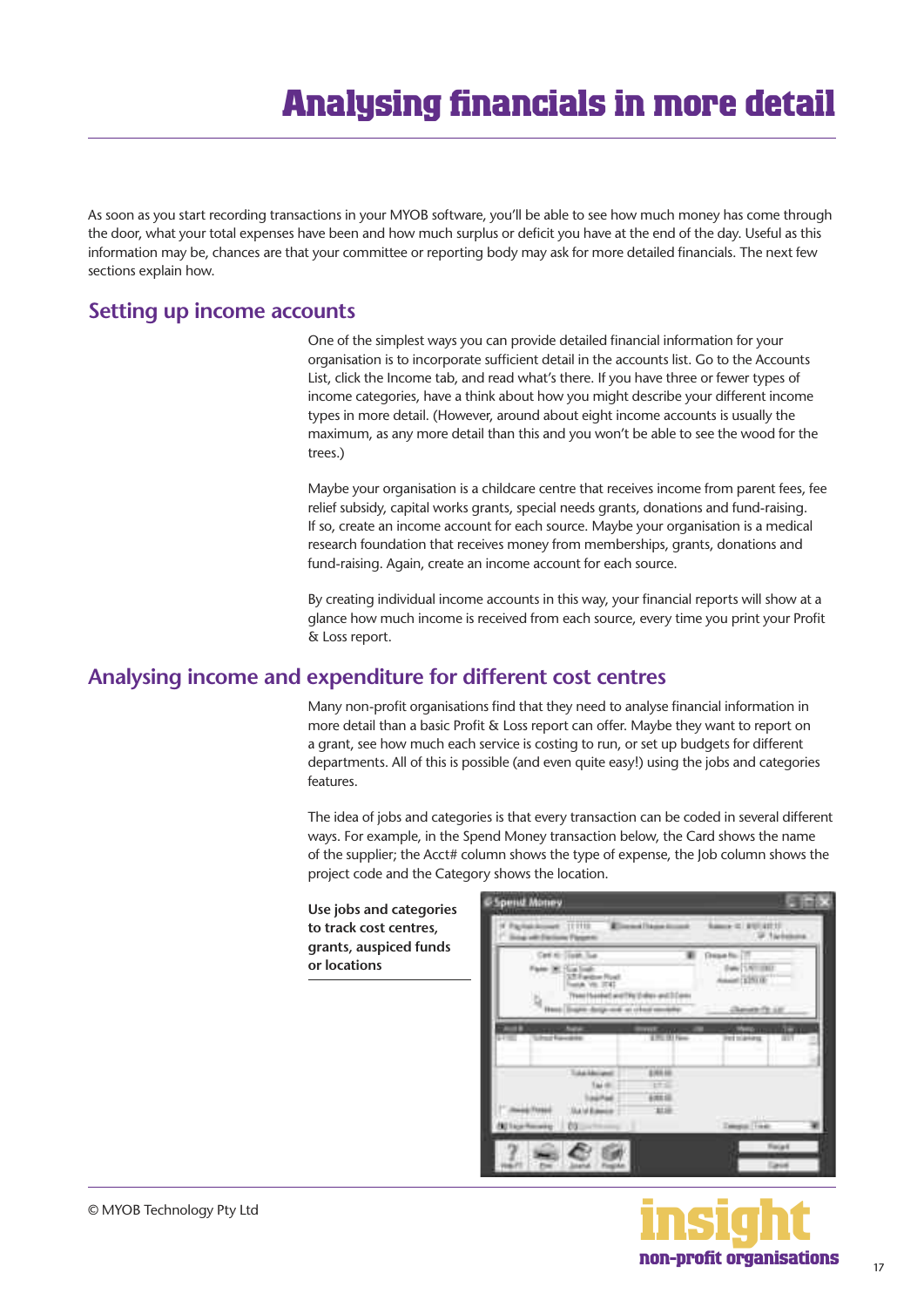<span id="page-17-0"></span>Jobs and categories (available in MYOB Accounting, MYOB Accounting Plus, MYOB Premier and MYOB AccountEdge) offer an additional level of analysis in your financial reporting. Both jobs and categories provide an easy way to track the income and expenditure for different cost centres within your organisation.

Here are some ways in which different organisations take advantage of jobs and categories:

- Your organisation might administer several different grants and need to report on the expenditure and funds remaining for each grant. You could do this by creating a unique job number for each grant.
- Your organisation might provide various services, e.g. after hours childcare, Meals on Wheels and transport for the handicapped. You could analyse the income and expenses for each of these services by creating a unique job number for each service you provide.
- Your organisation might operate in more than one location, e.g. an information service in several different towns. You could report on the running costs of each location by creating a unique category for each one.
- Your organisation might auspice the funds of another organisation. By creating a category for this other organisation, you can create the necessary balance sheet and income/expenditure reports.

#### **Creating jobs and categories**

To create a new job, go to the **Lists** menu, choose Jobs and then click **New**. Enter a **Job Name, Job Number** and a short description, if required. This is usually enough information to get started with (additional fields such as **Start Date, Finish Date** and **Manager** aren't essential). Click **OK** to return to the **Jobs List**.

To create a new category, you first need to turn on category tracking. Go to the **Setup** menu, choose **Preferences**, and then click the **System** tab. Mark the T**urn on Category Tracking** checkbox. Next, go to the **Lists** menu, choose **Categories** and then click **New**. **Enter a Category ID, Category Name** and a short **Description** if required.

If you want to be forced to enter a category for every transaction, select **Categories are Required** rather than **Categories are Not Required** when switching on category tracking in your system preferences.



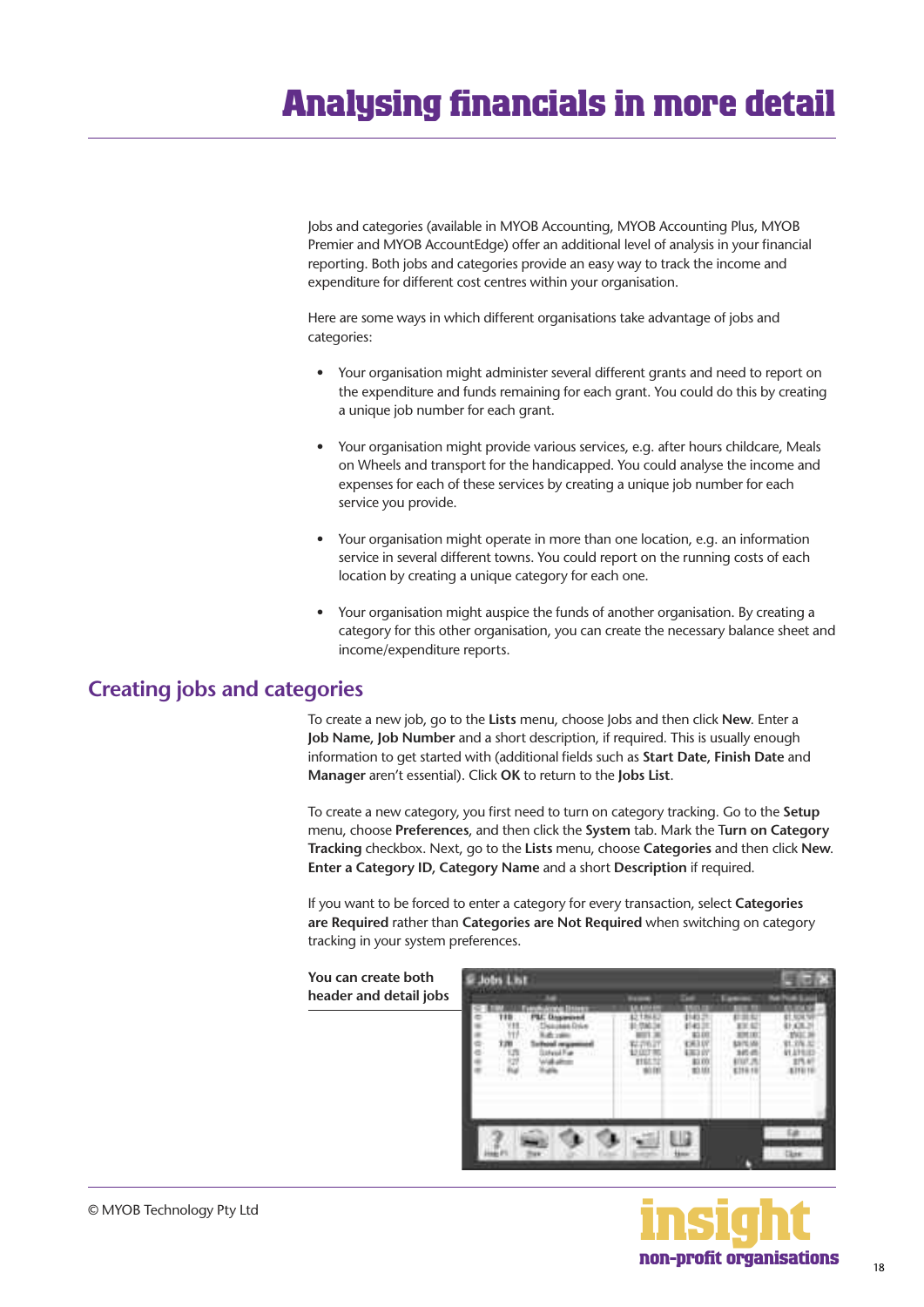#### <span id="page-18-0"></span>**Deciding between jobs and categories**

If you're unsure of whether to use categories or jobs for something, bear the following in mind:

- You can split a single transaction across several jobs, but you can't select more than one category for a single transaction.
- Jobs can be grouped in a way similar to general ledger accounts, with both **Header Jobs** and **Detail Jobs**, meaning that you can have cost centres within cost centres.
- You can print a Balance Sheet for each category, but you can't print a Balance Sheet for each job. Balance Sheets are particularly important for funds reporting. See *[Auspicing funds for other groups on page 20](#page-19-0)* for more details.

#### **Reporting on particular grants**

A requirement of many grants is that you provide a detailed acquittal report of all funds received and disbursed. The easiest way to do this is to set up a job for each grant. For example, if you received a Library Grant, the solution in this situation would be to create a new "job" in your Jobs List called "L" for library. Every transaction that related to the library would be coded with "L" in the Job field. Once complete, you can create lots of different reports, including:

- A Job Profit & Loss report, showing summary expense totals for the project, displayed in standard Profit & Loss format.
- A Job Activity Detail report, showing details of every payment made during the project, grouped according to the expense category.
- A Job Inquiry report, showing details of every payment made during the project, grouped in date order.
- A Jobs [Budget Analysis] report, comparing actuals to budgets, and displaying variances.

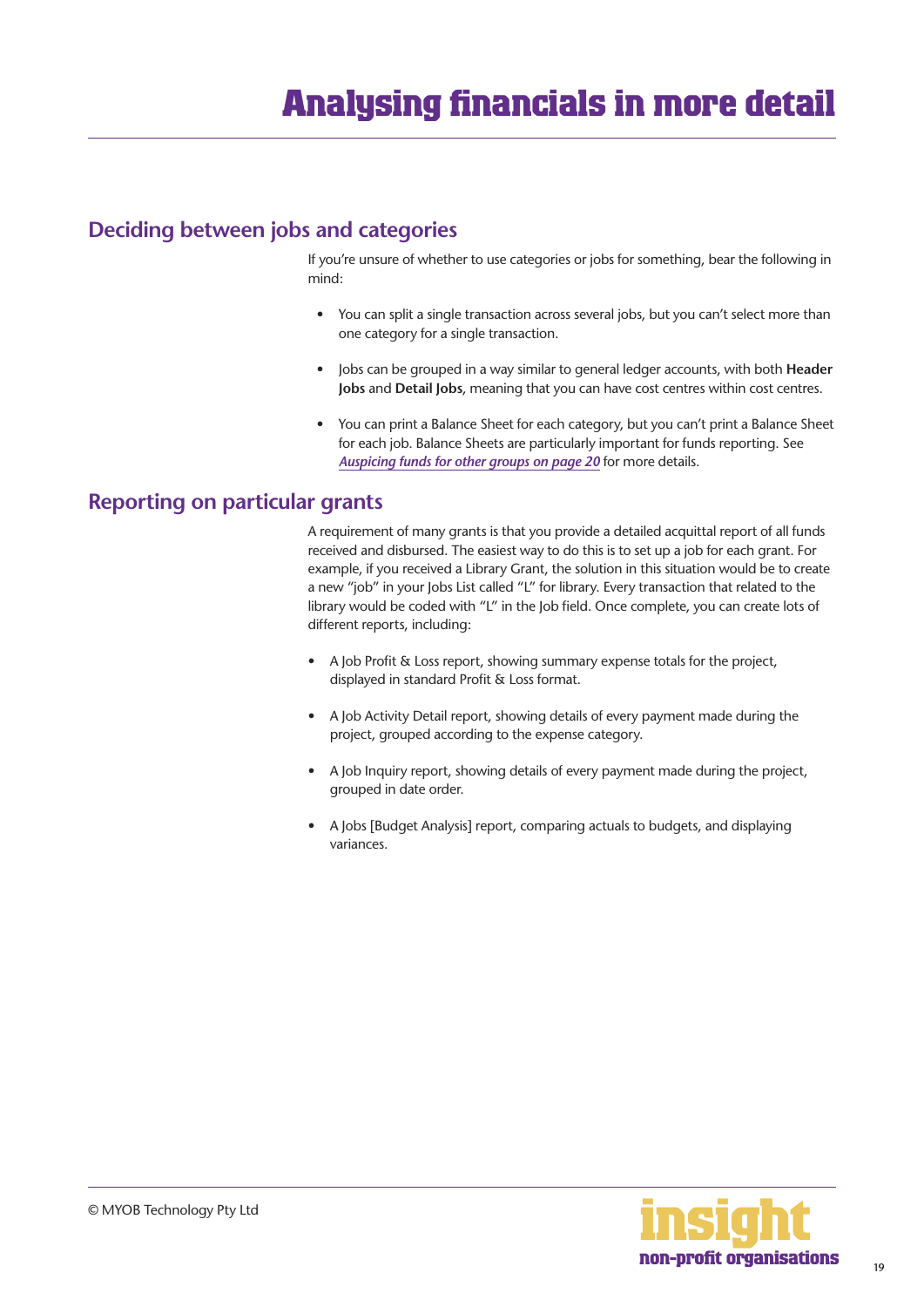### **Auspicing funds for other groups**

<span id="page-19-0"></span>Sometimes one government body is asked to 'auspice' a grant for another government body or community group. For example, a local tennis club may receive a grant for \$10,000 but this grant is given to the Community Health Centre to administer.

The concept of auspicing means that the grant does not belong to your organisation. If you wish to track a grant that has been given directly to your organisation, refer instead to *[Reporting on particular grants on page 19](#page-18-0)* .

#### **Auspicing large grants with many transactions**

If you are auspicing a large grant (or multiple grants) that has many transactions and its own bank account, the best approach is to create a separate company file for that grant. For example, if the local neighbourhood centre were to auspice the funds for the after-school care program and this program has its own bank account, employees and premises, it makes sense to create a new company file exclusively for after-school care transactions.

#### **Auspicing smaller grants that don't have their own bank account**

If there are only a few transactions relating to a grant and it does not have its own bank account, the best approach is to include these transactions in your organisation's company file. The most efficient way of doing this is to set up a *category* for the auspiced organisation (note that categories are not available in MYOB BusinessBasics or MYOB FirstEdge). To set up categories, see *[Creating jobs and categories on page 18](#page-17-0)*.

This complete, all you have to do is remember to complete the category field for every transaction that relates to this grant. You can see how a cheque written on behalf of the tennis club might look in the screenshot below.

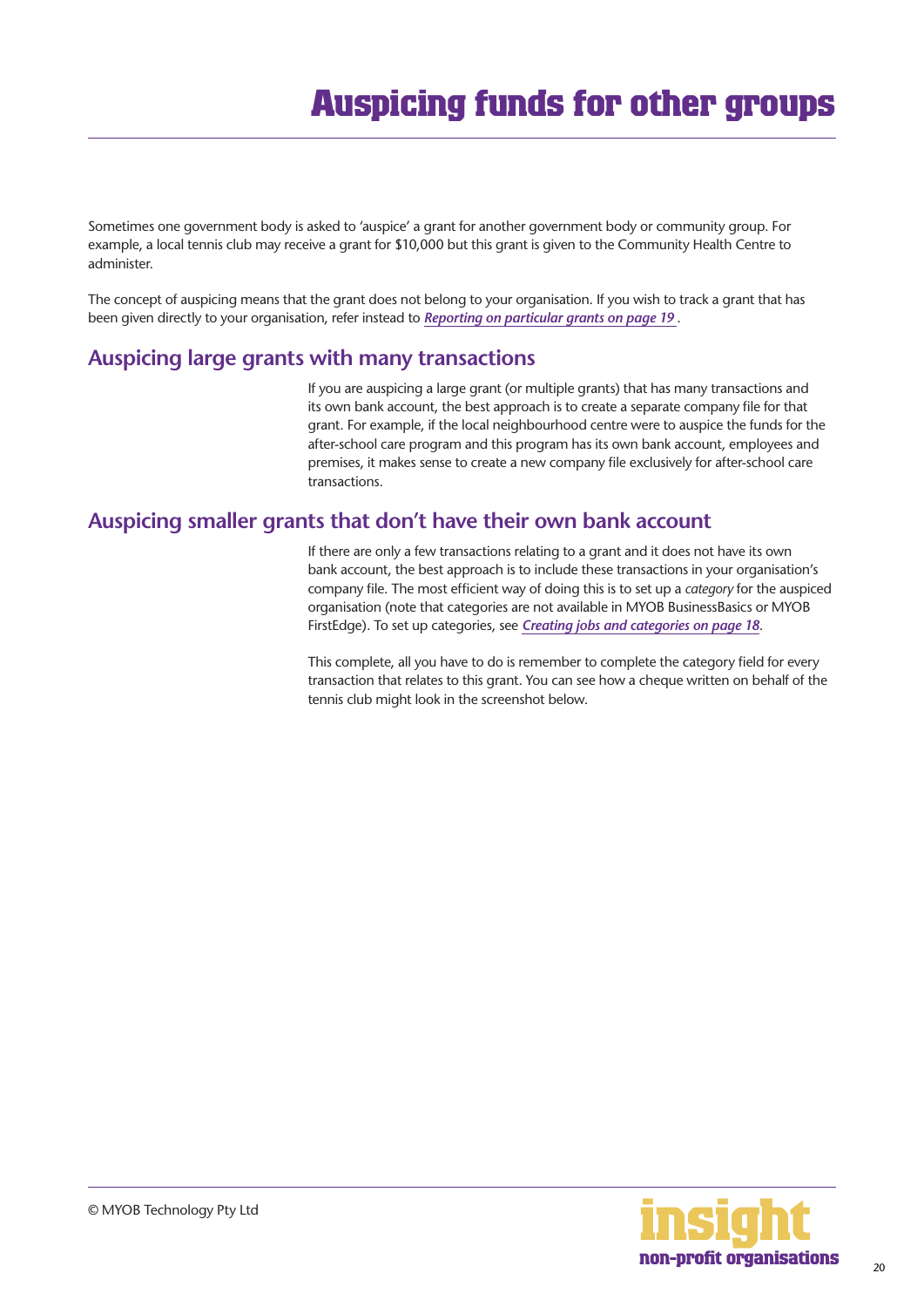### **Auspicing funds for other groups**

**Using categories to track transactions for auspiced funds**



Once you have recorded a few transactions, you'll be able to print a range of reports. Within the **Accounts** tab in the Index to Reports window, you can print a Category Profit & Loss report, a Category Balance Sheet or, for details of all transactions, sorted by allocation account, a Category General Ledger Detail report. (If you find that the Payee rather than the Memo appears on this report, go to the **Setup** menu, choose **Preferences** and then click the **Banking** tab. Clear the **Display Payee, Rather than Memo, in Registers** checkbox.)

**A Category Profit Report Display & Loss report is the**  million William St. (3011-202) **Nissa perfect way to report**  Category Profit & Less Statement **on auspiced funds** 1/11/2003 through 30/11/2003 Advanced Massey "Salested Period" Vear to Sale " New Cangoo **Service** Skitherback NTV 10030030 810,000.06 Teleforme \$13,000,00 \$10,000.00 Contin AnimellyTree<br>Eark Chapte 105.41 **VALUE**  $1500$ 66,472.73 49,472.73 **And of remove** Hepars I. Mary 1316.19  $4118.78$  $\frac{423000}{471000}$ \$230.00 logan & Suitem 120016 una Experient **R15 ASS IN** \$15,463.36 No Polici and \$40.30 \$401.30

Incidentally, your organisation may have used the jobs feature up until now to report on auspiced funds. Jobs work well and have the added benefit that you can create budgets, but unfortunately, you can't generate a Job Balance Sheet report. The ability to create a Balance Sheet for auspiced groups is the main reason why categories are preferable to jobs.

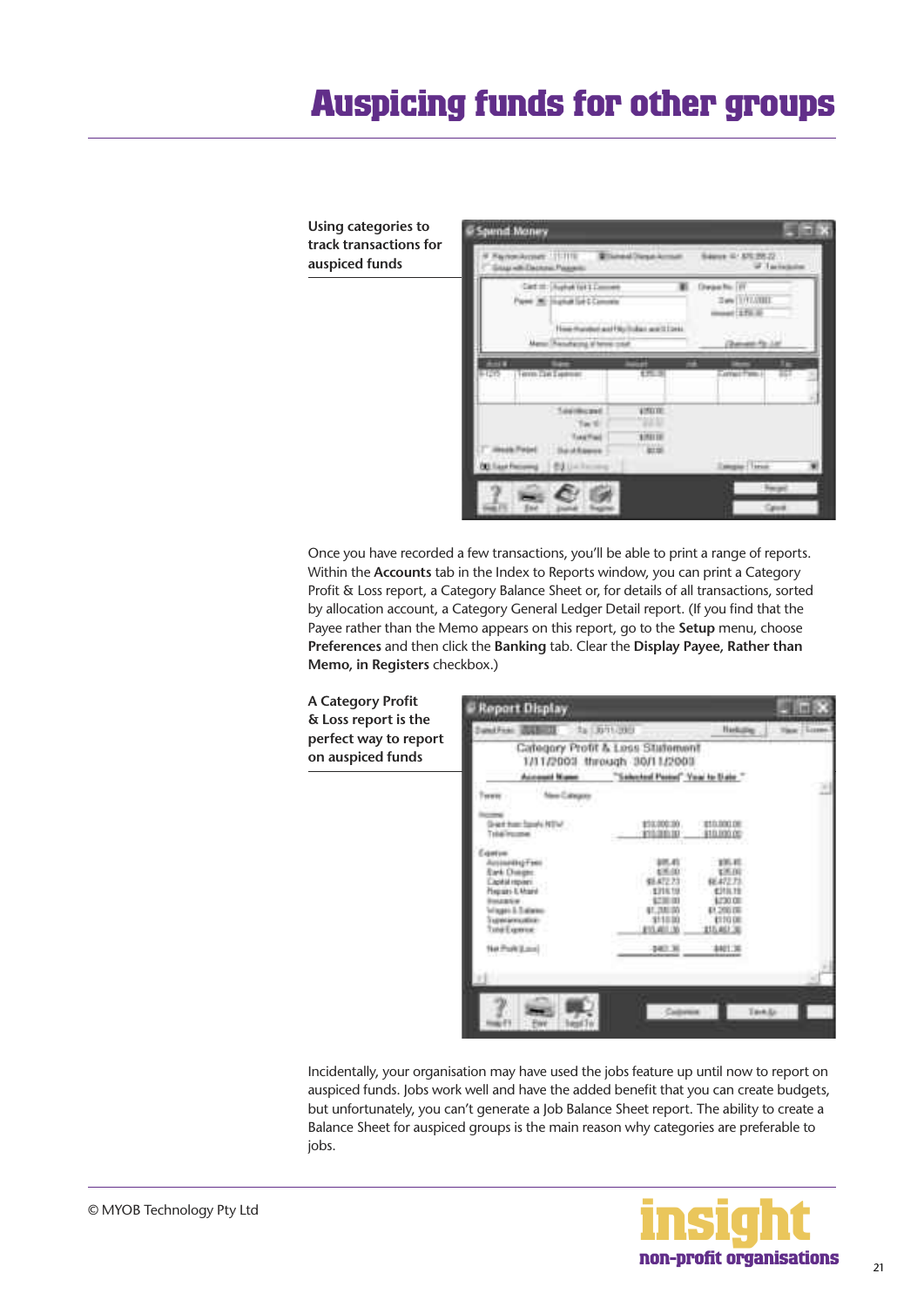<span id="page-21-0"></span>All MYOB software programs have the ability to set up budgets, compare budgets against actuals, send reports to Excel and more. It's worth taking time to figure out what reports your organisation needs. You can either use one of the existing budget reports or find the one that's closest to what you want and send it to Excel.

#### **Creating monthly budgets**

To enter a budget for an account, first go to the Accounts command centre and click Accounts List. Double-click an account for which you wish to create a budget, then click the Budget button.

| <b>Entering monthly</b><br>budgets | <b>U History and Budgets</b>                                                                                                               | $L \mathbb{R}$                                                                                                              |                                                                                         |                                                                                                                  |
|------------------------------------|--------------------------------------------------------------------------------------------------------------------------------------------|-----------------------------------------------------------------------------------------------------------------------------|-----------------------------------------------------------------------------------------|------------------------------------------------------------------------------------------------------------------|
|                                    |                                                                                                                                            | Account Name School Fass                                                                                                    |                                                                                         |                                                                                                                  |
|                                    |                                                                                                                                            | ListVest                                                                                                                    | <b><i><u>Chic View</u></i></b>                                                          | <b>Litron</b>                                                                                                    |
|                                    | <b>LIQUIT</b><br>estending<br>Ichiam<br>Vuventiber<br><b>Vacantines</b><br><b>AFFLAIR</b><br><b>ABOJAD</b><br>Maich<br>Apl<br>Ha<br>Finish | 40.00<br>\$0.00<br>\$0.00<br>\$0.00<br>10:00<br>\$0.00<br>\$0.00<br>\$0.00<br>10.00<br>\$0.00<br>\$13.00<br>\$0.00<br>10.00 | <b>15.820.00</b><br>5.181.68<br>2.699.5<br><b>B4.019.0</b><br>\$0.00<br>\$0.00<br>10.00 | 65.800<br>5.400<br>5,400.00<br>400<br><b>ATTI</b><br>5,400.00<br>400.00<br>400<br>15,400.00<br>400.00<br>$-1411$ |
|                                    |                                                                                                                                            | Shottoutz                                                                                                                   |                                                                                         | QC.                                                                                                              |

If your budget for a particular account is the same each month, click **Shortcut**. Here you can enter the monthly amount just once, completing the whole year's budget automatically.

To look at budget reports, go to the **Analysis** menu in the **Command Centre**, select Profit & Loss, click Filters and choose to compare budgets to actuals.

#### **Creating annual budgets**

Many non-profit organisations don't budget on a monthly basis, but on an annual basis. During the year, they compare how much of their annual budget has been used up, and the value of funds remaining.

To do this, all you have to do is enter your entire annual budget for each account in the first month of the year. For example, if your annual budget for telephone expense was \$3,000 and your financial year ran from January to December, you would enter the entire budget amount of \$3,000 in January. This way, the Budget Analysis report tells you throughout the year what percentage of your budget had been consumed.

If you require greater flexibility in the presentation or layout of your budget reports, it's easy to send the report that's closest to the one you want to Excel. Simply display the report, click the **Send To** button and select Excel. Excel will open automatically, load the template, and display the report. You can then change report titles, cut and paste columns or rows, add colours, convert the report to graphs, or whatever you like!

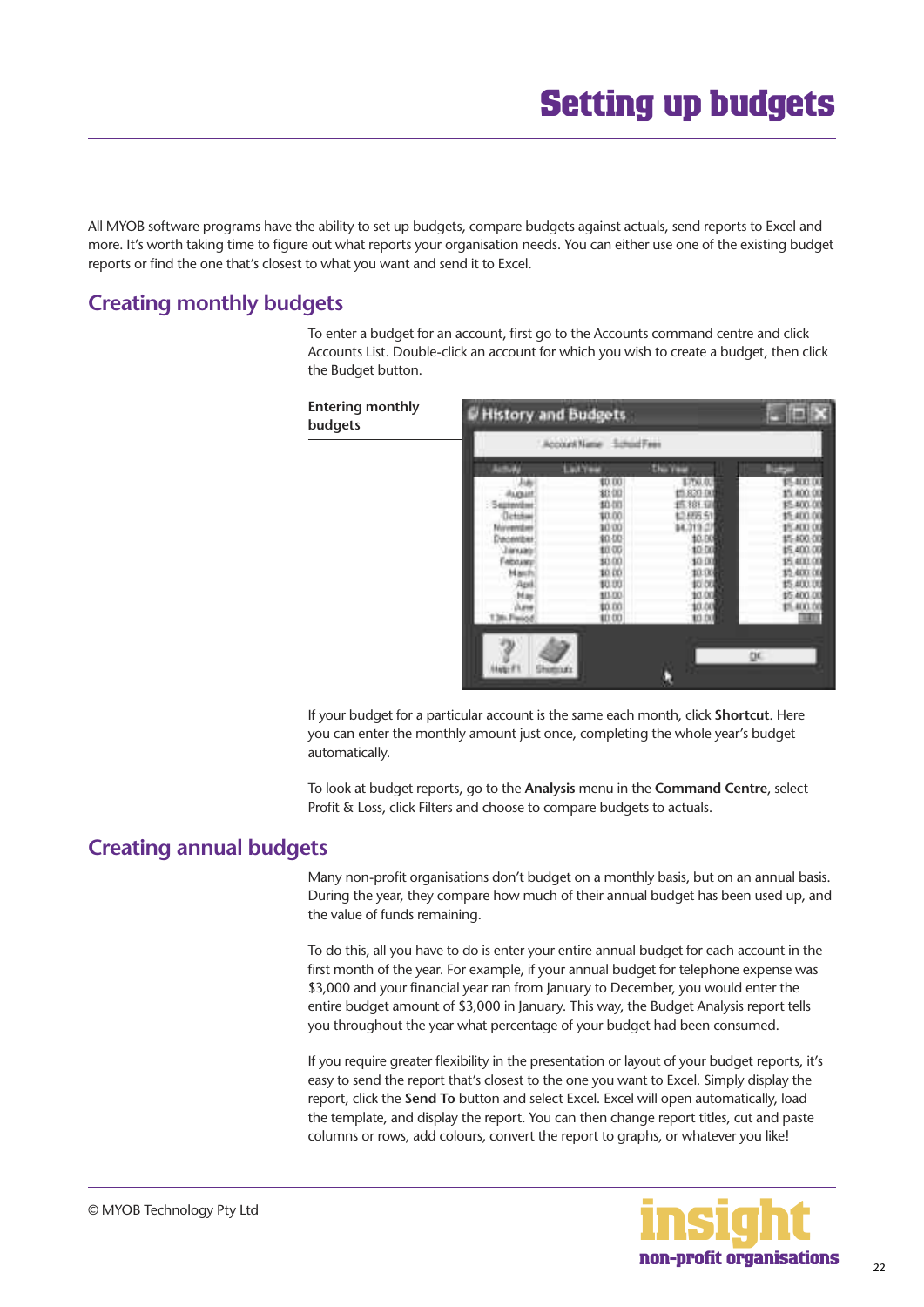### **Setting up budgets**

Non-profit organisations relying on extensive budget or cashflow reports may also want to check out Twokeys, a third party product that links with MYOB software, providing even more sophisticated budget and cashflow forecasting features.

#### <span id="page-22-0"></span>**Creating annual budgets for different grants**

To create an annual budget for different grants, the best approach is to create a unique Job number for each grant (see *[Reporting on particular grants](#page-18-0) on page 19* ). To enter budget details for each job go to the Jobs List, highlight the relevant grant and click Budgets. The list of accounts which follow allow you to enter a total budget for all relevant income and expenses.

This budget will be a budget for the entire period of the grant and doesn't set itself to zero when you start a new financial year. The great thing about this is that if your grant spans across a financial year end (perhaps your financial year runs from January to December but the grant runs from March to February), all budget totals will carry forward.

However, if you have a grant that renews each year and for which the budget changes, you will need to return to the **Jobs List** and edit the budget figures at the beginning of each year.

#### **Adapting budget templates in Excel**

As mentioned above, you can send any budget report directly to a template in Excel, ready to adapt to your specific needs. If you find that you're making the same changes in Excel every time you generate a new budget report, it may be more efficient to adapt the Excel template itself.

For every report in your MYOB software, there's a corresponding Excel template (found in the Spredsht folder of your MYOB program folder). Essentially, a template is a 'shell document' that has preset formatting, headers, footers, margins, etc. People use templates for lots of reasons, but most of the time they use them to create standard formats for reports or letters that they can use again and again, without having to retype or redesign the document each time. (You can identify Excel templates because they all end with the letters 'xlt', whereas regular Excel documents end with 'xls'.)

You can find lots of detail about modifying Excel templates at

**www.myob.com.au/support/** . However, probably most important to remember is that the final version of your customised template should preferably keep the original filename, and the template must be saved as a template, with an '.xlt' extension. If you change the name of a template, every time you try to generate the corresponding report in your MYOB software, you'll get a message that the template cannot be found, and you will be asked to locate the desired Excel template.

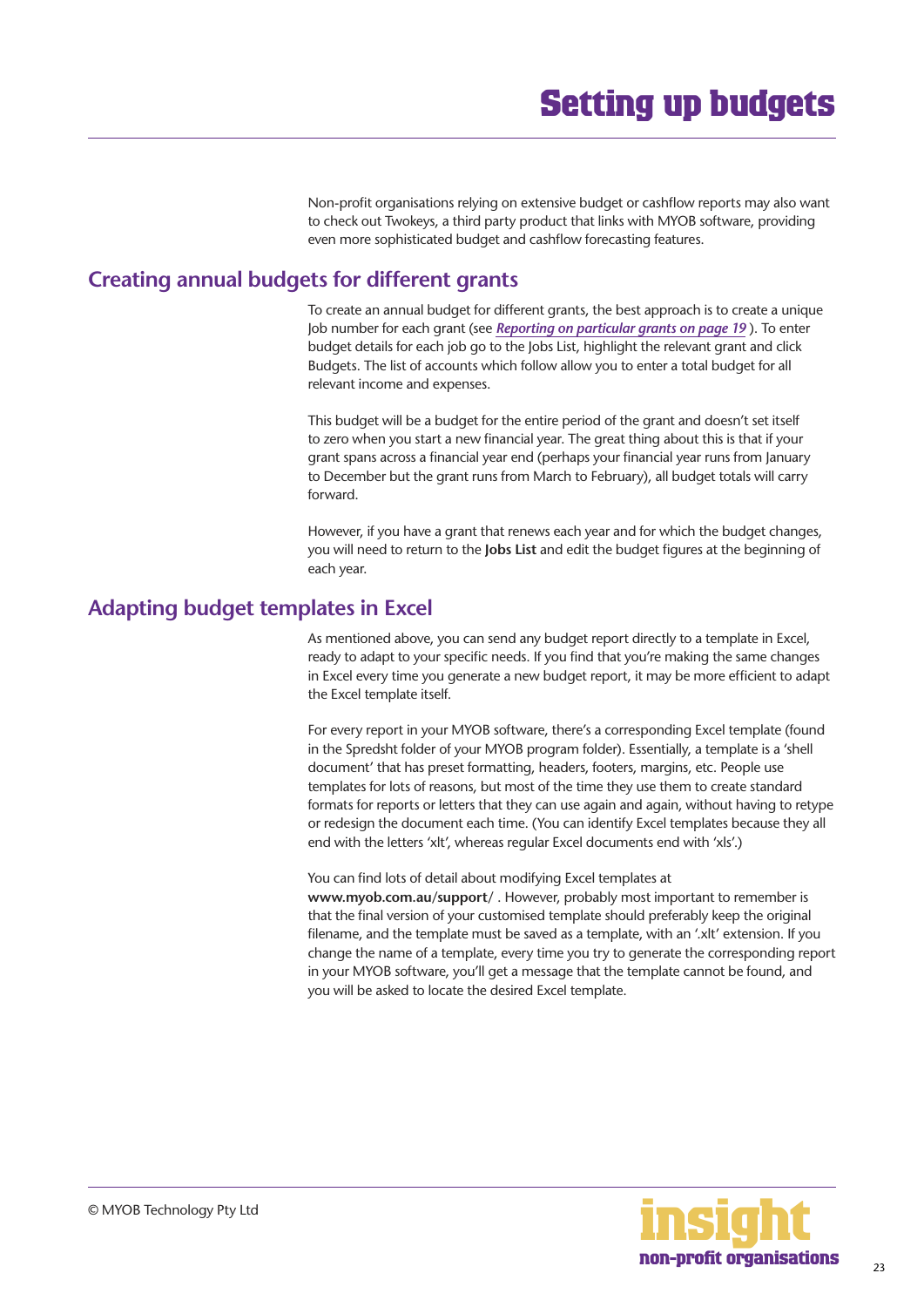### **Accounting for tricky situations**

<span id="page-23-0"></span>Many non-profit organisations don't have an even stream of money throughout the year. Income fluctuates on a monthly basis, with both grant income and capital expenditure occurring on an irregular basis.

#### **Allocating lump sum funding evenly throughout the year**

Many non-profit organisations receive their funding in one lump sum at the beginning of the year. This is great for cashflow, but tends to distort Profit & Loss reporting; one month of the year shows an enormous profit, but all the other months show a substantial loss.

To show funding income evenly throughout the year, do the following steps:

- 1 First, create a new liability account called "Unused Funds".
- 2 When you receive a lump sum of funding, go to the **Receive Money** window and allocate the funding to this Unused Funds account.
- 3 Divide this lump sum by twelve (or by however many months it is meant to cover) to establish the real amount of income you receive each month.
- 4 Go to the **Record Journal Entry** window (accessible from the Accounts command centre) and create a journal that **Debits** your Unused Funds account and **Credits** your Income from Funding account, as shown below.
- 5 Click **Save Recurring** to save this journal as a recurring monthly journal.



Each month, record this general journal. At the end of the funding period, the balance of your Unused Funds account should be zero.

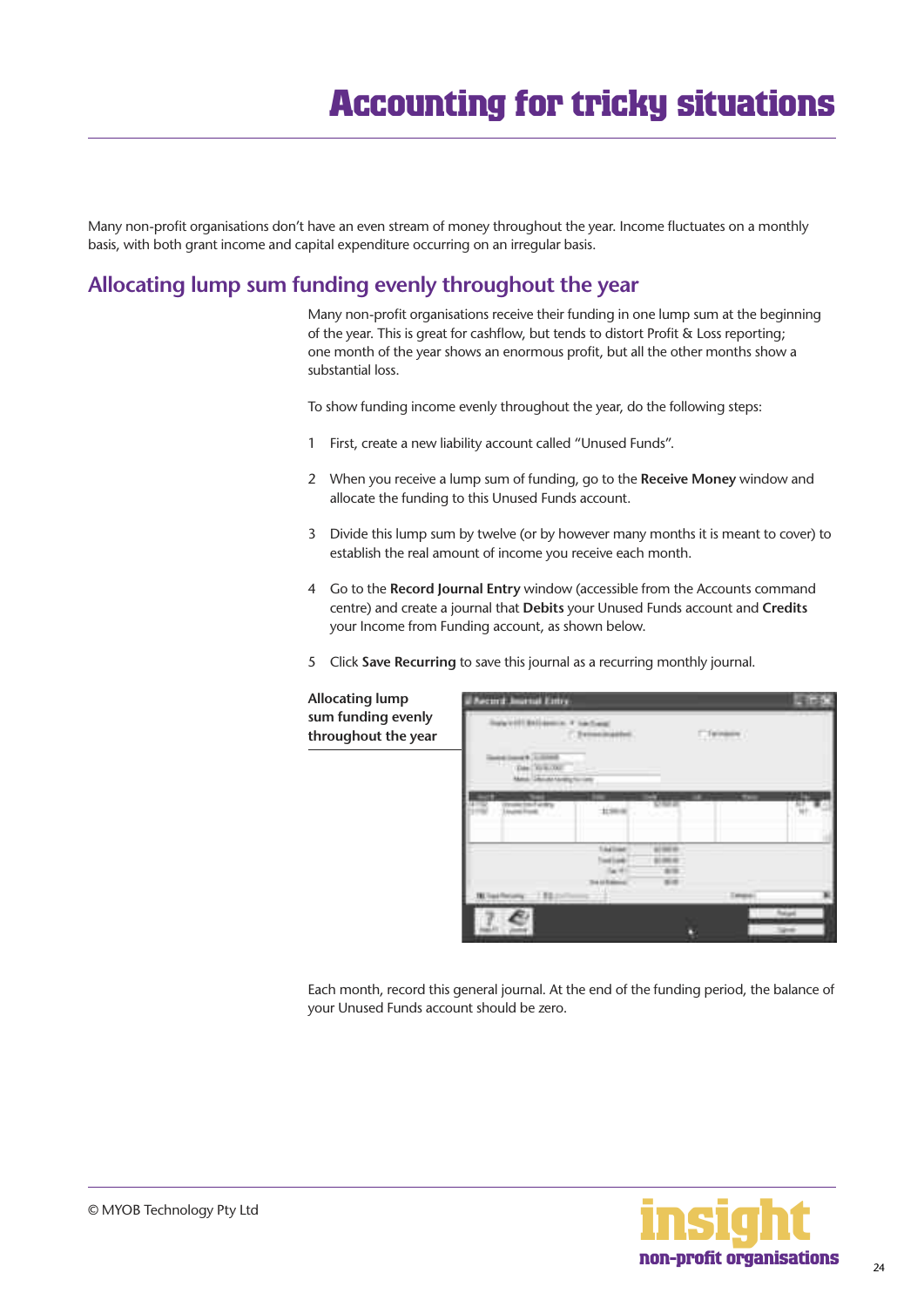#### <span id="page-24-0"></span>**Accounting for unused grant money at end of year**

Unused grant money (usually referred to Unearned Income or Unexpended Grants) is an important consideration for many non-profit organisations at the end of each financial year. For example, if you receive a 12 month grant in September and your financial year ends in December then you will still have 8 months of your grant "to go".

Strictly speaking, this unused grant money is a liability for your organisation and you need to show it as such. Here's what to do:

- 1 Go to the **Accounts List** and create a new **Liability** account called "Unearned Income".
- 2 Calculate how much grant allocation you need to carry forward to the next financial year. This is the amount of Unearned Income you need to show in your Balance Sheet.
- 3 Next, go the **Accounts** command centre and click **Record Journal Entry**.
- 4 On the first line of this journal **Debit** the income account to which you allocated the grant when it was received initially. This will be a **4-** account and should be called something like "Grant Income".
- 5 On the second line of this journal **Credit** your "Unearned Income" account.

Note that once you have started a new year, you will need to "reverse" this journal. Go to the **Record Journal Entry** window and date it the first day of your financial year. This time you'll need to **Debit** your "Unearned Income" account and **Credit** your "Grant Income" account.

#### **Allowing for sinking funds or building provision funds**

Many non-profit organisations create sinking funds or building provision funds so that they can provide for future large expenses. Usually these amounts are transferred to a separate bank account and an expense account is debited for the amount of the provision.

Here's what to do:

- 1 If the sinking fund has its own bank account, create a new asset account in the Accounts List called "Sinking Fund" or something similar. Select **Bank** as the **Account Type**.
- 2 When money is transferred to the sinking fund, go to the **Spend Money** window and select the **Sinking Fund** as your **Allocation Account**.
- 3 Next, go the **Accounts** command centre and click **Record Journal Entry**.
- 4 On the first line of this journal **Debit** an expense account called "Building Maintenance Expense", "Repair & Maintenance Expense" or something similar.

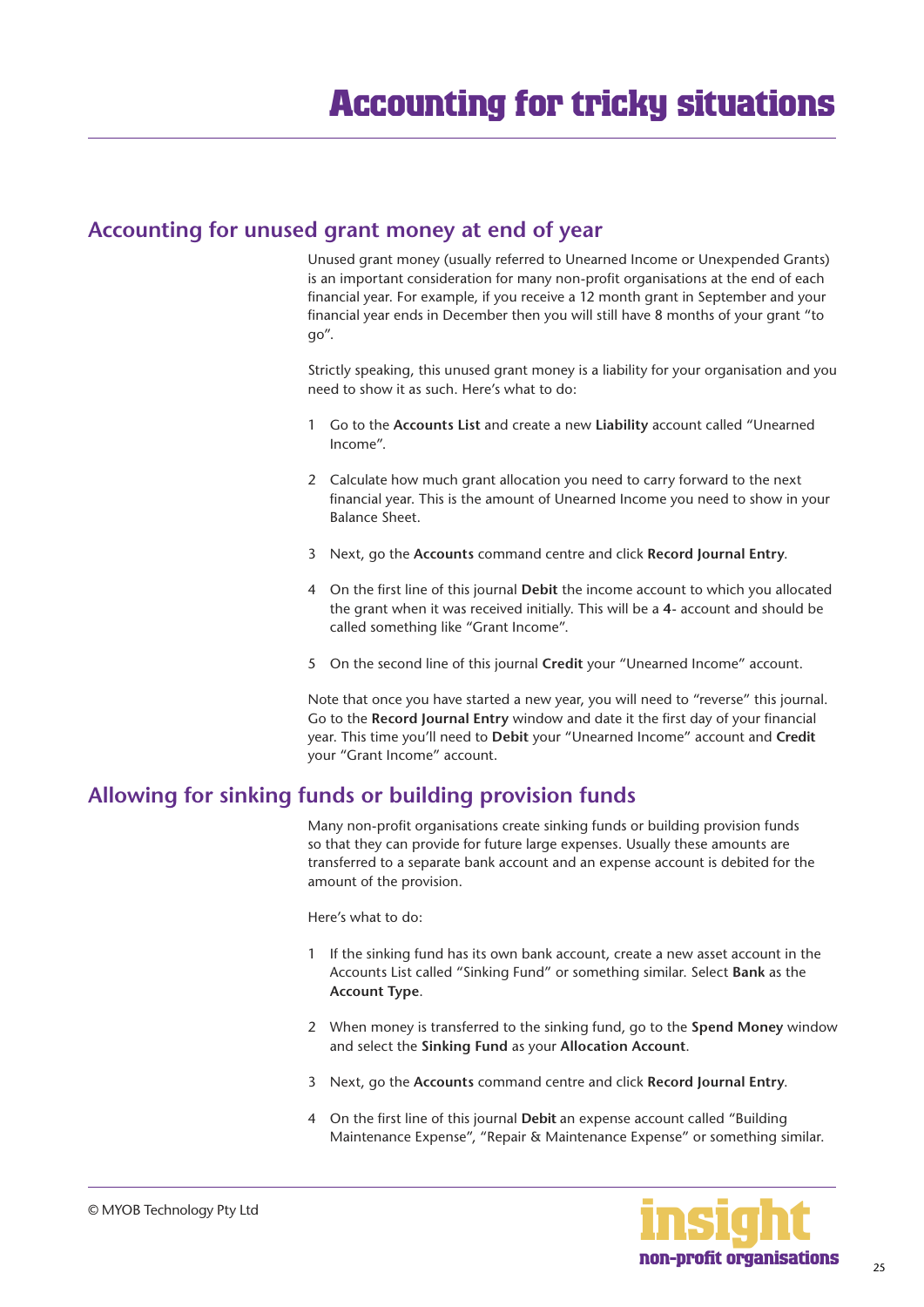5 On the second line of this journal **Credit** a liability account called "Provision for Building Maintenance" or "Provision for Repairs & Maintenance" or something similar.

This journal will show repairs and maintenance as a consistent expense from year to year, regardless of when these repairs are actually carried out.

When you withdraw funds from your sinking fund to pay for repairs, go to the **Spend Money** window and select the sinking fund as the bank account from the drop-down list at the top left. Enter your liability account (e.g. Provision for Building Maintenance) as the **Allocation Account**.

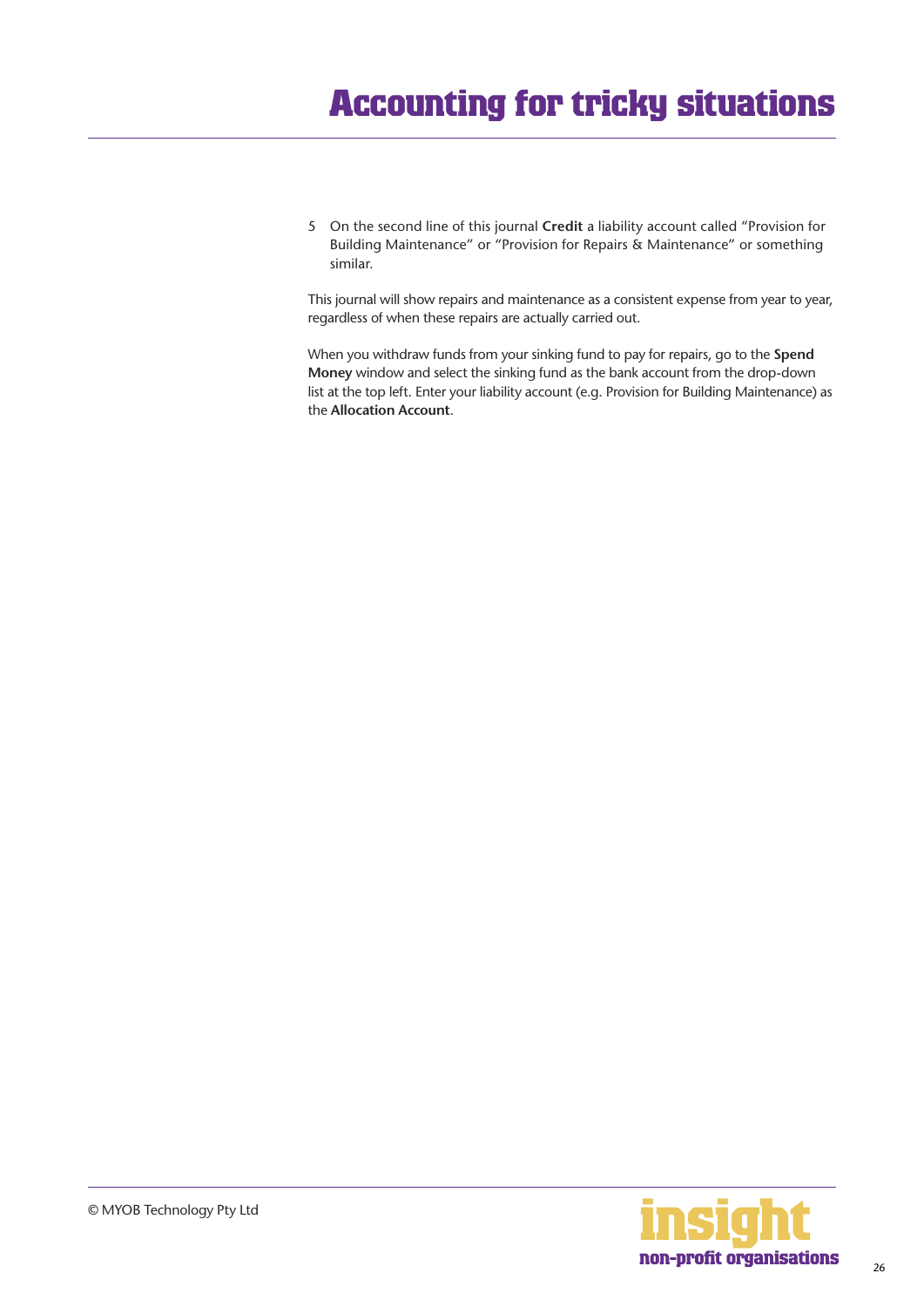<span id="page-26-0"></span>Non-profit organisations often have reporting requirements that differ from those of regular businesses. The follow sections of this guide talk about income and expenditure reports, cash reporting, custom reports and preparing for an audit.

#### **Creating income and expenditure reports**

Non-profit organisations often expect income and expenditure reports, rather than profit & loss reports. Although the only difference between these two reports is terminology, it's worth taking the time to present financial reports in the format with which your committee or director is most comfortable.

The easiest way to create an income and expenditure report is to display your Profit & Loss, and click the **Send To** button. Select **Exce**l and, after a few seconds, you'll see this report open up in Excel. From this point, all you have to do is change the terminology. Change the heading of 'Profit & Loss' to 'Income and Expenditure'; 'Operating Profit' to 'Operating Surplus'; 'Operating Loss' to 'Operating Deficit' and so on.



#### **Reporting on a cash basis**

Sometimes non-profit organisations request that the Income & Expenditure report be cash-based, so that the Operating Surplus or Deficit shown on this statement is exactly the same as the difference in the bank account balance for that period.

Within the **Accounts** tab of the **Index to Reports** window, you'll see that you have a choice between producing a **Profit & Loss [Accrual]** report or a **Profit & Loss [Cash]** report.

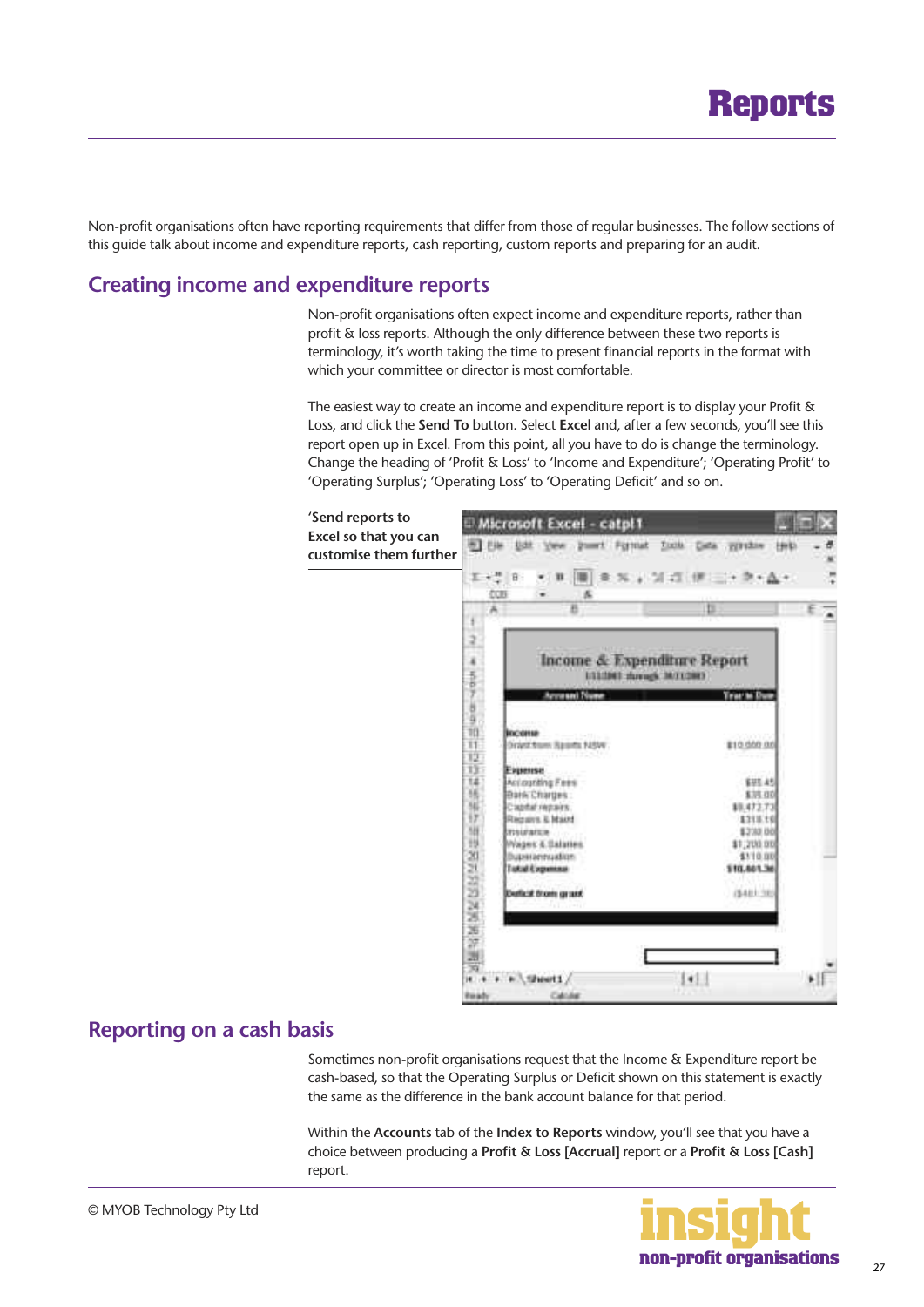

<span id="page-27-0"></span>The Profit & Loss [Accrual] report shows all income as soon as you create a sale, and all expenses as soon as you create a purchase. This report is good for seeing the 'true' profitability of your trading. The Profit & Loss [Cash] report only shows income when you receive payment for a sale and only shows expenses when you make a payment for a purchase. This report is good for showing where the cash came in and then where it went.

When working with cash-based reports, do talk to both your committee and your auditor about what their expectations are. For example, if you purchase a \$10,000 van and allocate this expenditure to an asset account, the \$10,000 won't show up in your Profit & Loss report, regardless of whether it's cash or accrual. For this reason, you may be best to allocate purchases of capital items to an expense account for the purposes of monthly reporting, even if your auditor re-allocates this to an asset account when preparing end-of-year financial reports.

#### **Generating custom reports**

If you find that you're regularly sending reports into Excel and then manipulating the information, it may be worth commissioning a custom report. Custom reports extract key information out of your MYOB company file and re-organise this information in a spreadsheet, word processor or database (depending on your preference and the complexity of information required).

There are several ways to generate custom reports:

- Probably the most practical approach is to contact an MYOB Certified Consultant who has skills in writing custom reports. Most custom reports only cost a few hundred dollars to write, which is very cost-effective considering the programming skills and development software required. To find out more about Certified Consultants, visit **www.myob.com.au/support/ccmembers/**.
- On the other hand, if you're interested in learning some of the more advanced features of Microsoft Excel and Word, then you'll find that MYOB ODBC Direct opens doors to creating a varied range of simple reports. MYOB ODBC enables a 'one-way' extraction of data from your company file, meaning that other applications such as Microsoft Word, Microsoft Access, Crystal Reports and Filemaker Pro can 'see' the data in your company file, extract it into their own format, and then manipulate it through queries. To find out more about MYOB ODBC Direct, visit **http://d2d.myob.com.au** .
- Moving further along, MYOB ReportWriter relies on a custom version of MYOB ODBC Direct to help you generate your own custom reports, working with the data in your MYOB company file. Although MYOB ReportWriter facilitates the learning process for fledgling programmers, you'll need some understanding of relational databases and of the MYOB company file structure. Visit **www.myob.com.au/products/reportwriter/** to find out more.
- MYOB BusinessAnalyst functions as an intelligent viewer for ReportWriter reports, meaning that you can enjoy the benefits of custom reports without having to purchase MYOB ReportWriter or create your own reports. In a way, BusinessAnalyst is like working with lego: once you have a pile of blocks, you can move them around and manipulate them. Building reports becomes easy, even fun. However, if a new

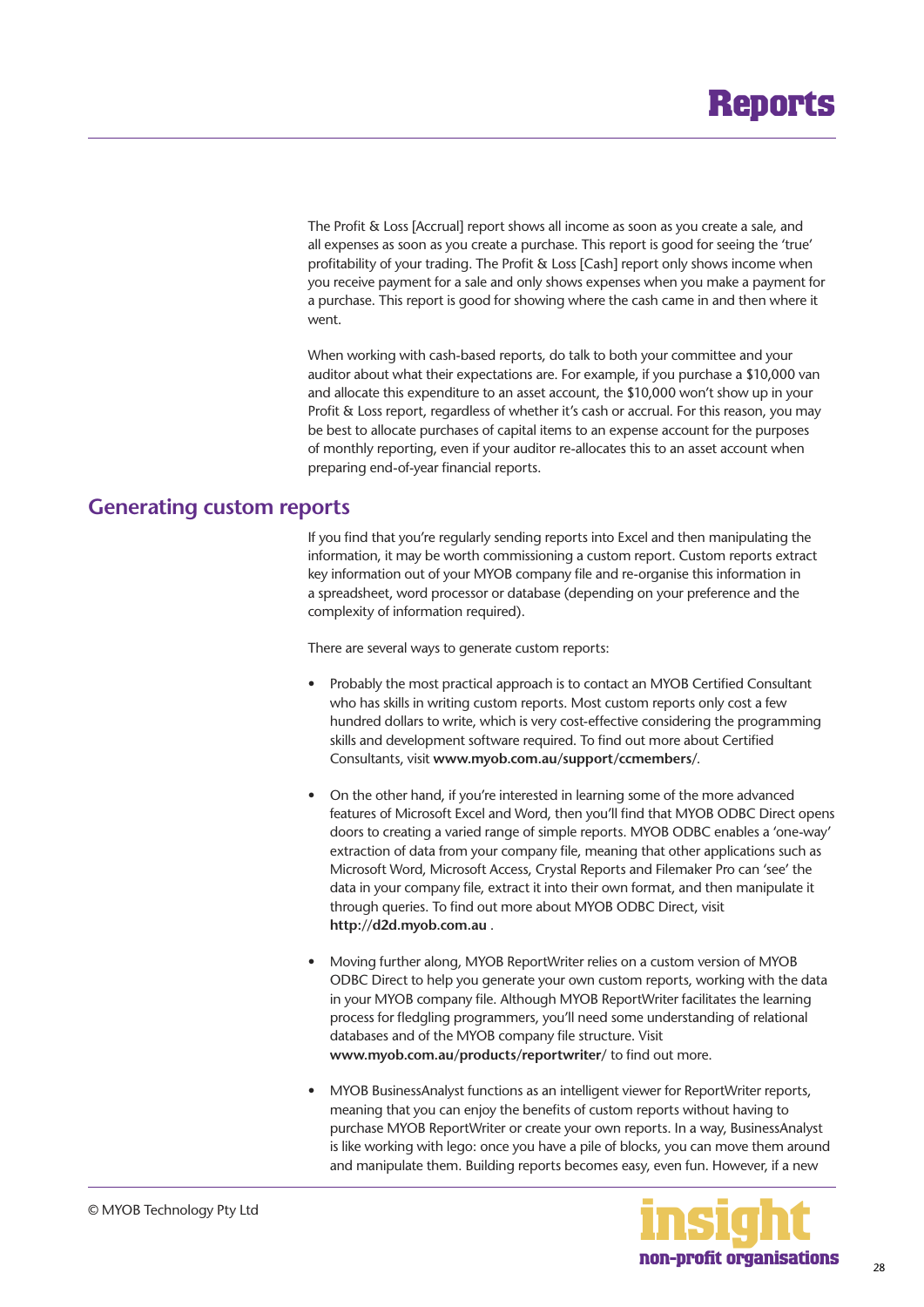block is needed (a different kind of report, drawing on different data), then you have to ask the 'factory' (ReportWriter) to do it for you. Visit **www.myob.com.au/products/businessanalyst/** to find out more.

#### <span id="page-28-0"></span>**Preparing accounts for your auditor**

Every organisation has different requirements that they must fulfil in order to prepare final accounts for their auditor. The best approach is always to work closely with your auditor, making sure you provide the information in the format that's easiest for them to understand. However, here are a few general tips that apply to most situations:

- An auditor focuses first on verifying every item on your balance sheet. So, before you send your accounts, go through every account on your balance sheet and make sure it makes sense. In particular, don't forget that bank accounts and investment accounts should be reconciled (and remember to record the interest on investments!).
- Most auditors will have MYOB software on their system and be able to read your file. Simply back up your company file onto CD or zip disk, or, if your file is relatively small, email them a copy.
- If your auditor doesn't have MYOB software, print a General Ledger Detail report for the whole year, a Transaction Journal [General Journal] report for the whole year and a Trial Balance as at the last day of your financial year.
- If you forget to print a receivables or payables listing on the last day of your financial year, don't despair. You can print a Receivables Reconciliation Summary or a Payables Reconciliation Summary with the last day of your financial year as the date.
- Always print a Bank Reconciliation report on the last day of your financial year before progressing to subsequent reconciliations.

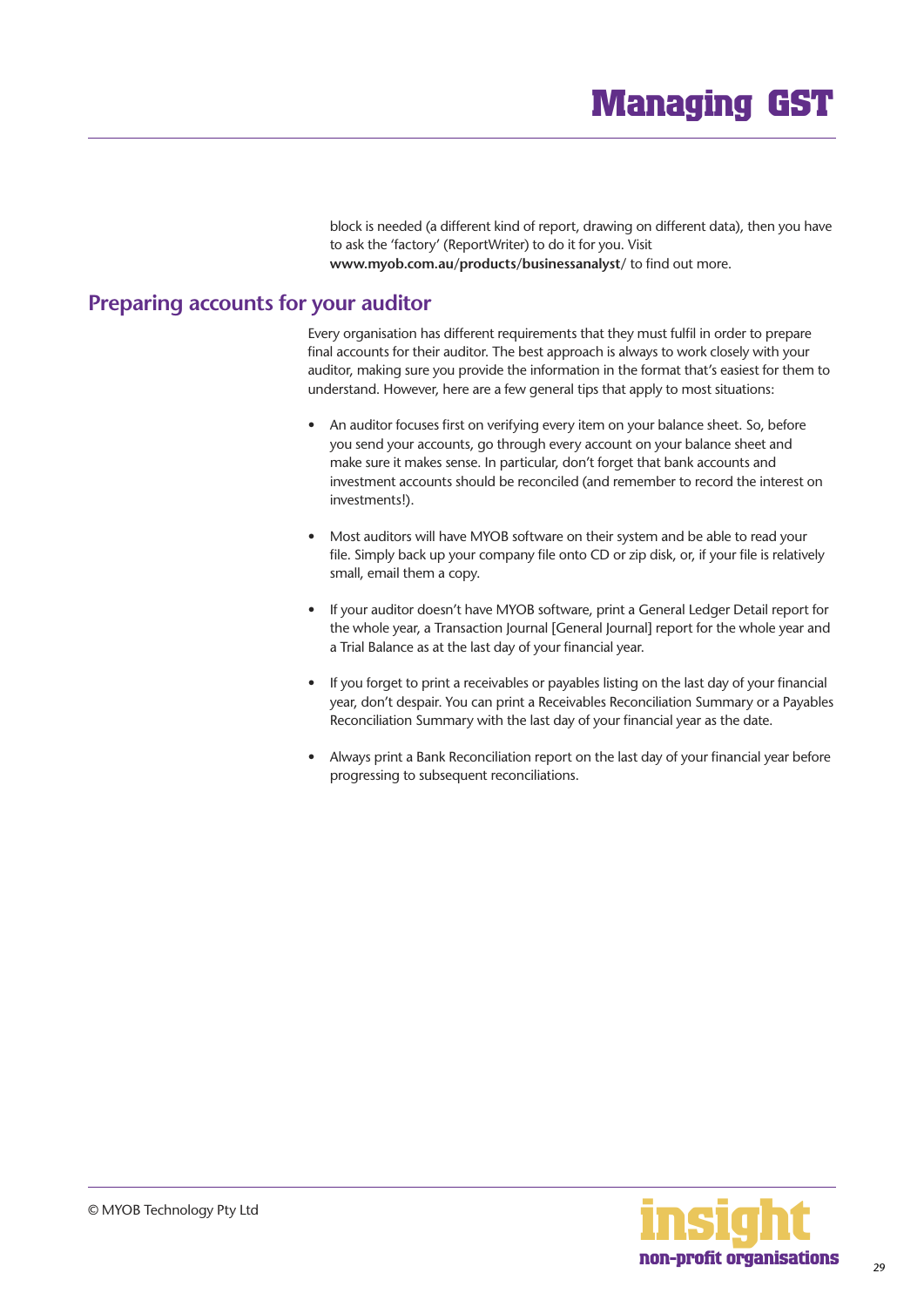## **Case study – Earth Foods Co-operative**

<span id="page-29-0"></span>

| <b>Business Name:</b><br>Earth Foods is a local health food co-operative,<br>based in country NSW. |                                                                                                                                                                                                                                                                                                                                                                                                                                            |  |
|----------------------------------------------------------------------------------------------------|--------------------------------------------------------------------------------------------------------------------------------------------------------------------------------------------------------------------------------------------------------------------------------------------------------------------------------------------------------------------------------------------------------------------------------------------|--|
| <b>Overview:</b>                                                                                   | Earth Foods use MYOB RetailManager and<br><b>MYOB Premier.</b>                                                                                                                                                                                                                                                                                                                                                                             |  |
|                                                                                                    | Earth Foods started from humble beginnings twenty years ago, but has now grown<br>to be a fairly large operation, selling organic foods and fresh produce to the local<br>community. They have eight part-time employees and an active management<br>committee.                                                                                                                                                                            |  |
|                                                                                                    | For many years, Earth Foods struggled by with a simple cash register adorned with only<br>three buttons. However, with the advent of GST, they purchased MYOB RetailManager<br>to manage point-of-sale, a system that has helped them to provide improved service to<br>members, fine-tune their profit margins and reduce out-of-stock items.                                                                                             |  |
|                                                                                                    | Being a non-profit organisation, Earth Foods run on minimal profit margins, and indeed,<br>as they have grown more successful, they have repeatedly reduced their margins,<br>especially on fresh produce. However, these small margins mean that the committee<br>have to be vigilant that small monthly surpluses don't turn into deficits. Prompt monthly<br>financial reports straight from MYOB Premier help them to monitor results. |  |
|                                                                                                    | The bookkeeper is a part-voluntary position and prefers to work from home. She dials up<br>into the shop computer using her broadband connection and works on the accounts,<br>paying employees, supplier accounts and other expenses. To keep operations as<br>efficient as possible, she tries to do as she can by electronic transfer, including employee<br>superannuation, pays and supplier payments.                                |  |

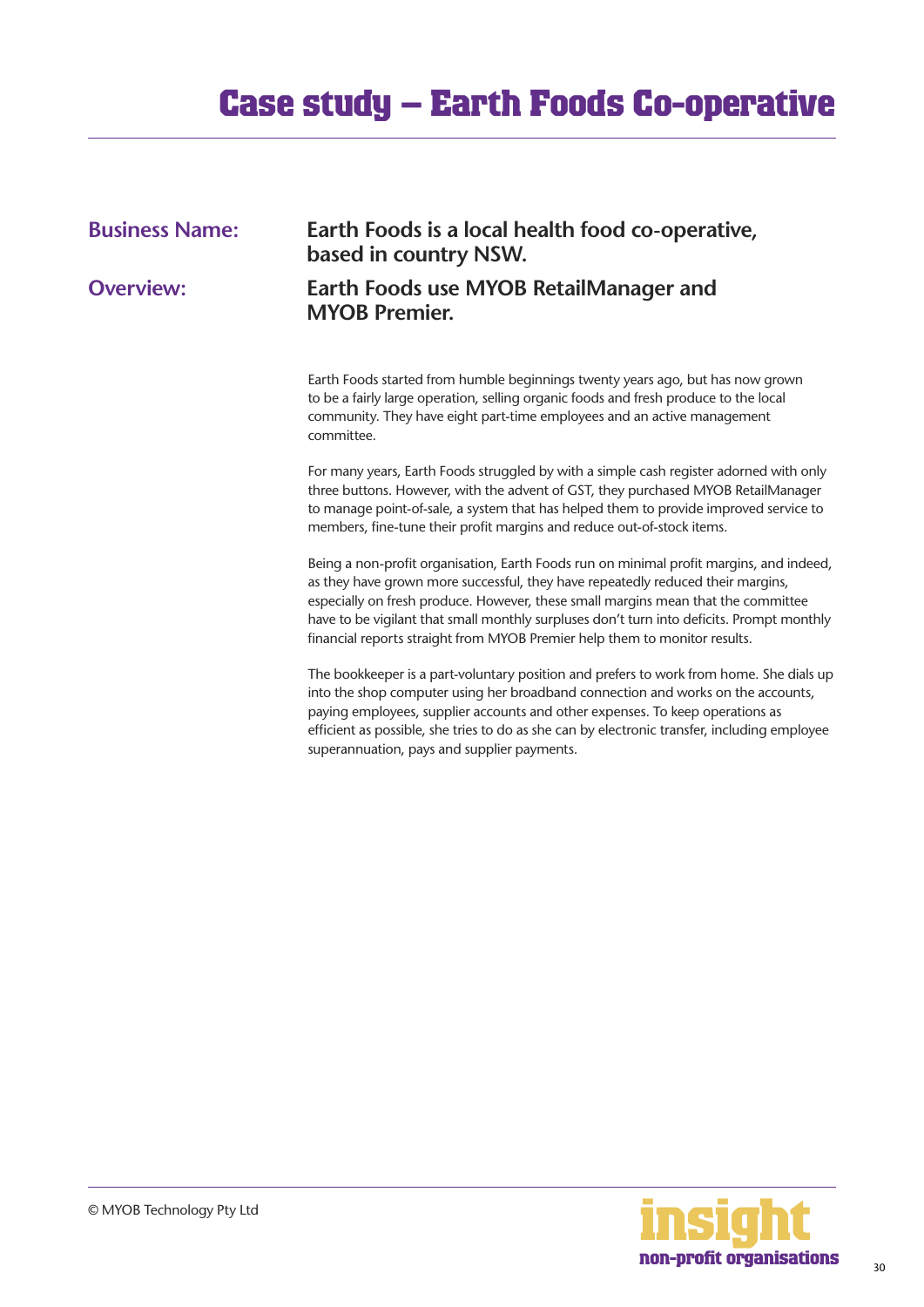<span id="page-30-0"></span>MYOB software makes accounting for GST about as easy as something so complex could be. So long as you record all your transactions and allocate the right tax code to each one, there's not a great deal that can go wrong. The main thing to remember is to allocate the right tax code when recording transactions. This done, everything else should fall into place.

#### **Recording GST on income and expenses**

Whenever you record a transaction, you can choose whether to enter the amount as tax-inclusive or tax-exclusive by toggling the **Tax Inclusive** checkbox in the top right of every window. (When recording payments or receipts in MYOB BusinessBasics and MYOB FirstEdge, you will need to click the **Split** button in order to view this option.)

Usually, you'll find it easiest to mark the **Tax Inclusive** checkbox and enter all amounts including tax. You'll find that the GST calculates automatically and you don't have to go looking up every receipt to double-check the tax total.

You can make life easy for yourself by going to the **Accounts List** and, one by one, double-clicking each account and checking the linked **Tax Code**. By linking all income and expense accounts to the most appropriate tax code, the correct codes pop up automatically whenever you record sales, purchases or Spend Money transactions.

Most non-profit organisations find that they only need six tax codes: CAP; FRE; GST; ITS; N-T and QUE.

To review your codes, go to the **Lists** menu and choose **Tax Codes**. Comparing your list with the list shown below, delete any codes you don't need (they'll only serve to cause confusion) and add any codes that are missing. For all tax codes, the **Linked Account for Tax Collected** field should be GST Collected from Sales and the **Linked Account for Tax Paid** field should be GST Paid on Purchases. Once you're finished, your tax code list should look similar to the one below:



What do the different codes mean? Here's an explanation:

#### **CAP (GST on capital acquisitions)**

If you're not part of the Simplified Tax System (which is the case for many non-profit organisations) then you need to report all capital acquisitions (new equipment, furnishings or vehicles) separately on your Business Activity Statement. To do this, you need a separate tax code called CAP.

![](_page_30_Picture_12.jpeg)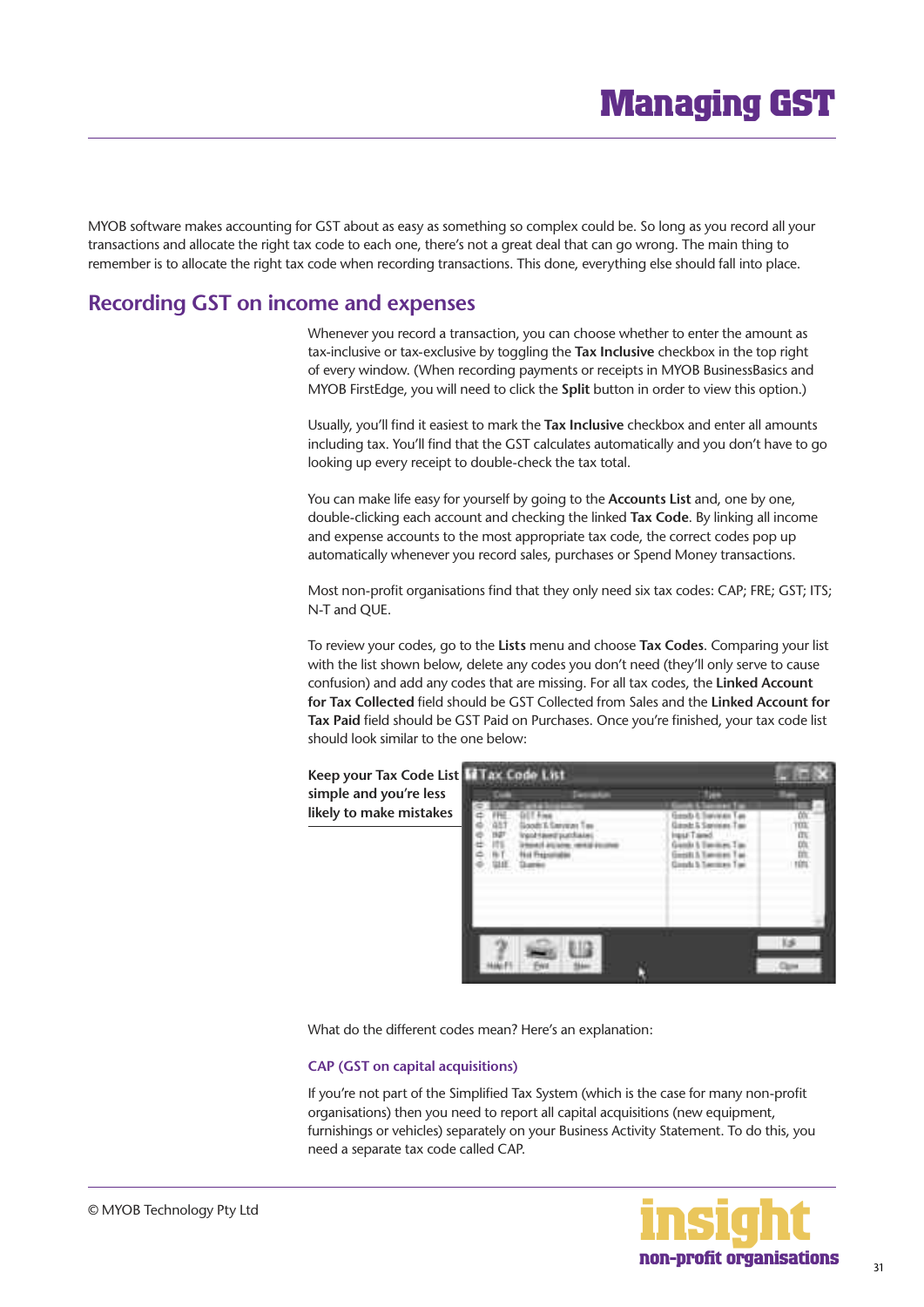<span id="page-31-0"></span>If you are part of the Simplified Tax System then you need to report all capital acquisitions (new equipment, furnishings or vehicles) that cost more than \$1,000. To do this, you need a separate tax code called CAP.

If you're not sure whether or not you're part of the Simplified Tax System, ask your auditor or accountant.

#### **FRE (GST-free goods and services)**

Use FRE as your tax code if you supply any GST-free services or if you purchase GST-free supplies such as bank charges, donations, GST-free food or government charges. If you employ any subcontractors who have an ABN but aren't registered for GST, use FRE as the tax code for their payments.

#### **GST (Goods and Services Tax)**

GST is the tax code that you'll use for most sales and purchases.

#### **ITS (input taxed sale)**

Use this code for interest income.

#### **N-T (not reportable)**

N-T stands for not reportable and is the code you use for everything that falls outside the GST net, such as wages; superannuation; loan repayments and bank transfers.

#### **QUE (query)**

Use the query code whenever you're not sure what code to use. That way, when you get to the end of the quarter, you can print a report for all transactions coded QUE and ask your accountant or MYOB Certified Consultant to give you a hand choosing the correct codings.

#### **Deciding what codes to use when**

One of the tricky things when first recording income and expenses is to figure out what tax code to use when. Here are tips to help you out, written especially with non-profit organisations in mind:

#### **Income**

- For income from donations, subsidies or grants that are GST-free, select FRE as the tax code. For income that attracts GST (and remember that even government grants usually include GST), select GST as the tax code.
- Interest income should have ITS as the tax code.

#### **Expenses**

- Most expenses should have GST as the tax code, including things such as advertising, electricity, postage and telephone.
- Capital acquisitions should have CAP as the tax code.

![](_page_31_Picture_21.jpeg)